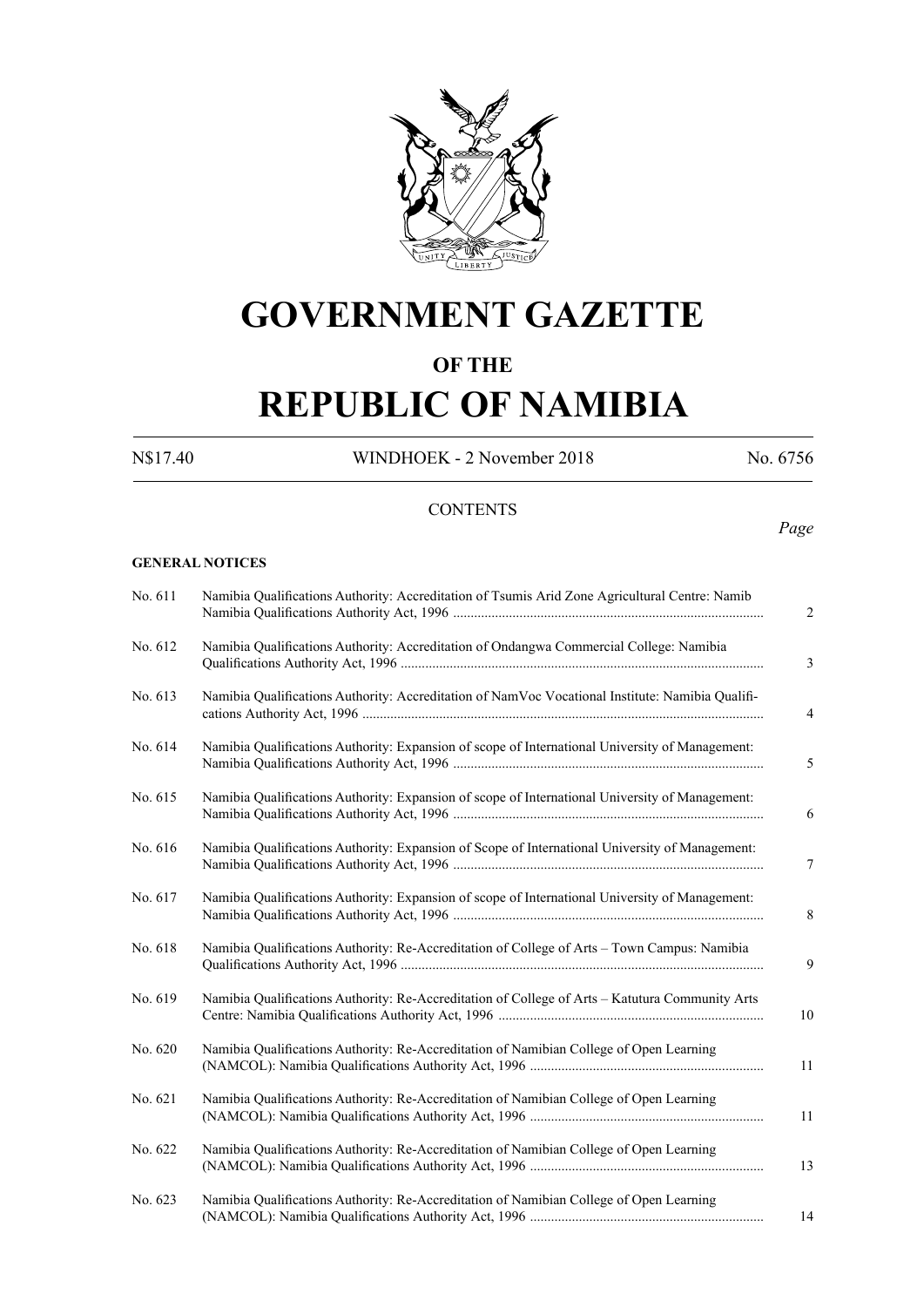| No. 624 | Namibia Qualifications Authority: Re-Accreditation of Triumphant College: Namibia Qualifications                                                                                                                                                                                                                                                                                                                                                                                        |
|---------|-----------------------------------------------------------------------------------------------------------------------------------------------------------------------------------------------------------------------------------------------------------------------------------------------------------------------------------------------------------------------------------------------------------------------------------------------------------------------------------------|
| No. 625 | Namibia Qualifications Authority: Re-Accreditation of Valombola Vocational Training Centre:                                                                                                                                                                                                                                                                                                                                                                                             |
| No. 626 | Namibia Qualifications Authority: Re-Accreditation of On Track Learning Solutions Namibia cc:                                                                                                                                                                                                                                                                                                                                                                                           |
| No. 627 | Namibia Qualifications Authority: Registration and re-registration of the Qualifications in Science;<br>Human Nutrition and Business Process Management; Economics; Journalism and Media Technology;<br>Information and Communication Technology Policy and Regulation; Emergency Medical Care;<br>Management; from the Namibia University of Science and Technology (NUST) on The National<br>Qualifications Framework: Regulations Setting up National Qualifications Framework, 2006 |
| No. 628 | Namibia Qualifications Authority: Registration of the Qualifications in Health and Wellness Studies;<br>Events Management; Education in Secondary Education, Education in Senior Primary Education;<br>Education Pre and Junior Primary from the International University of Management (IUM) on the<br>National Qualifications Framework: Regulations Setting up National Qualifications Framework, 2006.                                                                              |
| No. 629 | Namibia Qualifications Authority: Registration of Qualification and Unit Standards in Building and<br>Civil Construction Management from the Namibia Training Authority (NTA) on the National<br>Qualifications Framework: Regulations Setting up National Qualifications Framework, 2006                                                                                                                                                                                               |
| No. 630 | Namibia Qualifications Authority: Registration of the Qualification and Agriculture Science; From<br>the University of Namibia (UNAM) on the National Qualifications Framework: Regulations Setting                                                                                                                                                                                                                                                                                     |

2 Government Gazette 2 November 2018 6756

## **General Notices**

## **NAMIBIA QUALIFICATIONS AUTHORITY**

No. 611 2018

## Accreditation of Tsumis Arid Zone Agricultural Centre: Namibia Qualifications Authority Act, 1996

In terms of regulation 7(3) of the Regulations for the Accreditation of Persons, Institutions or Organisations, published under Government Notice No. 124 of 28 August 2006, the Council of the Namibia Qualifications Authority (NQA) hereby publish that accreditation should be granted to Tsumis Arid Zone Agricultural Centre as set out in the Schedule.

## **Dr. G. Likando Chairperson COUNCIL OF THE NAMIBIA QUALIFICATIONS AUTHORITY** Windhoek, 3 September 2018

- a) The Council of the Namibia Qualifications Authority (NQA) accredits Tsumis Arid Zone Agricultural Centre and the courses leading to the following NQF registered Unit Standards based qualifications through a face-to-face mode:
	- Q0858 National Vocational Certificate in Livestock Husbandry (Level 2)
	- Q0859 National Vocational Certificate in Livestock Production (Level 3)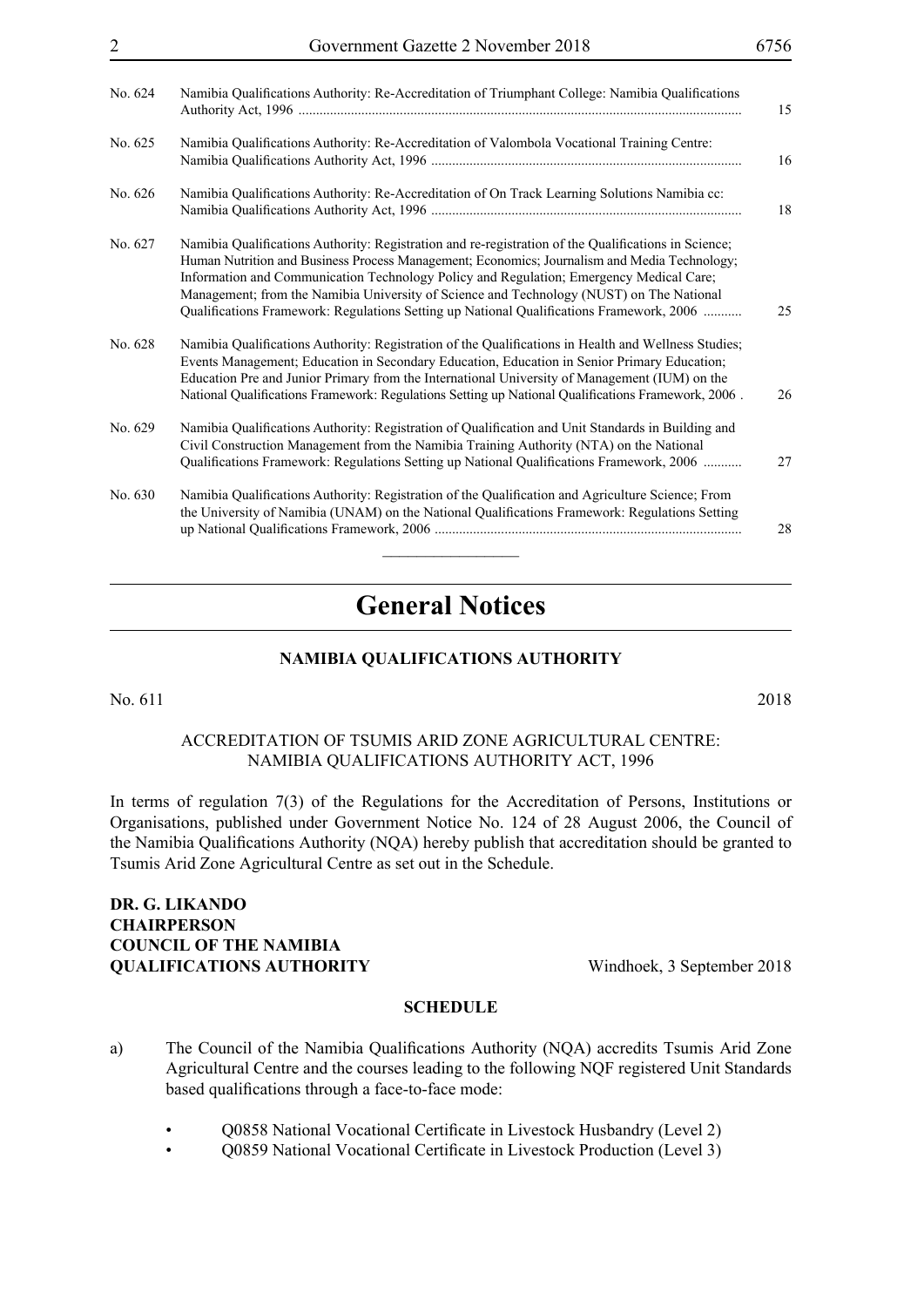- b) The Council of the NQA accredits Tsumis Arid Zone Agricultural Centre to offer its courses from its Tsumis site for a period of three (3) years, leading to the qualifications set out under paragraph (a).
- c) The period of accreditation extends until 30 August 2021.
- d) Tsumis Arid Zone Agricultural Centre must apply for re-accreditation in terms of regulation 12 (1) of the Regulations for the Accreditation of Persons, Institutions or Organisations promulgated under Government Notice No. 124 of 28 August 2006 in such time as to enable Council to make a decision prior to the 30 August 2021.
- e) Copies of the report of the NQA's findings arising from the consideration of the application for accreditation by Tsumis Arid Zone Agricultural Centre are available from Tsumis Arid Zone Agricultural Centre or from the NQA.

 $\frac{1}{2}$ 

#### No. 612 2018

## Accreditation of Ondangwa Commercial College: Namibia Qualifications Authority Act, 1996

In terms of regulation 7(3) of the Regulations for the Accreditation of Persons, Institutions or Organisations, published under Government Notice No. 124 of 28 August 2006, the Council of the Namibia Qualifications Authority (NQA) hereby publish that accreditation should be granted to Ondangwa Commercial College as set out in the Schedule.

## **Dr. G. Likando Chairperson COUNCIL OF THE NAMIBIA QUALIFICATIONS AUTHORITY** Windhoek, 11 September 2018

- a) The Council of the Namibia Qualifications Authority (NQA) accredits Ondangwa Commercial College and its courses leading to the following NQF registered Unit Standard based qualifications through face-to-face mode:
	- $\bullet$  O0040 National Vocational Certificate in Business Services (Office Administration) (Level 1)
	- Q0041 National Vocational Certificate in Business Services (Office Administration) (Level 2)
	- Q0042 National Vocational Certificate in Business Services (Office Administration) (Level 3)
- b) The Council of the NQA accredits Ondangwa Commercial College to offer its courses from its site situated at Rossing Foundation Premises in Ondangwa for a period of two (2) years, leading to the qualifications set out under paragraph (a).
- c) The period of accreditation extends until 28 March 2020.
- d) Ondangwa Commercial College must apply for re-accreditation in terms of regulation 12 (1) of the Regulations for the Accreditation of Persons, Institutions or Organisations promulgated under Government Notice No. 124 of 28 August 2006 in such time as to enable Council to make a decision prior to the 28 March 2020.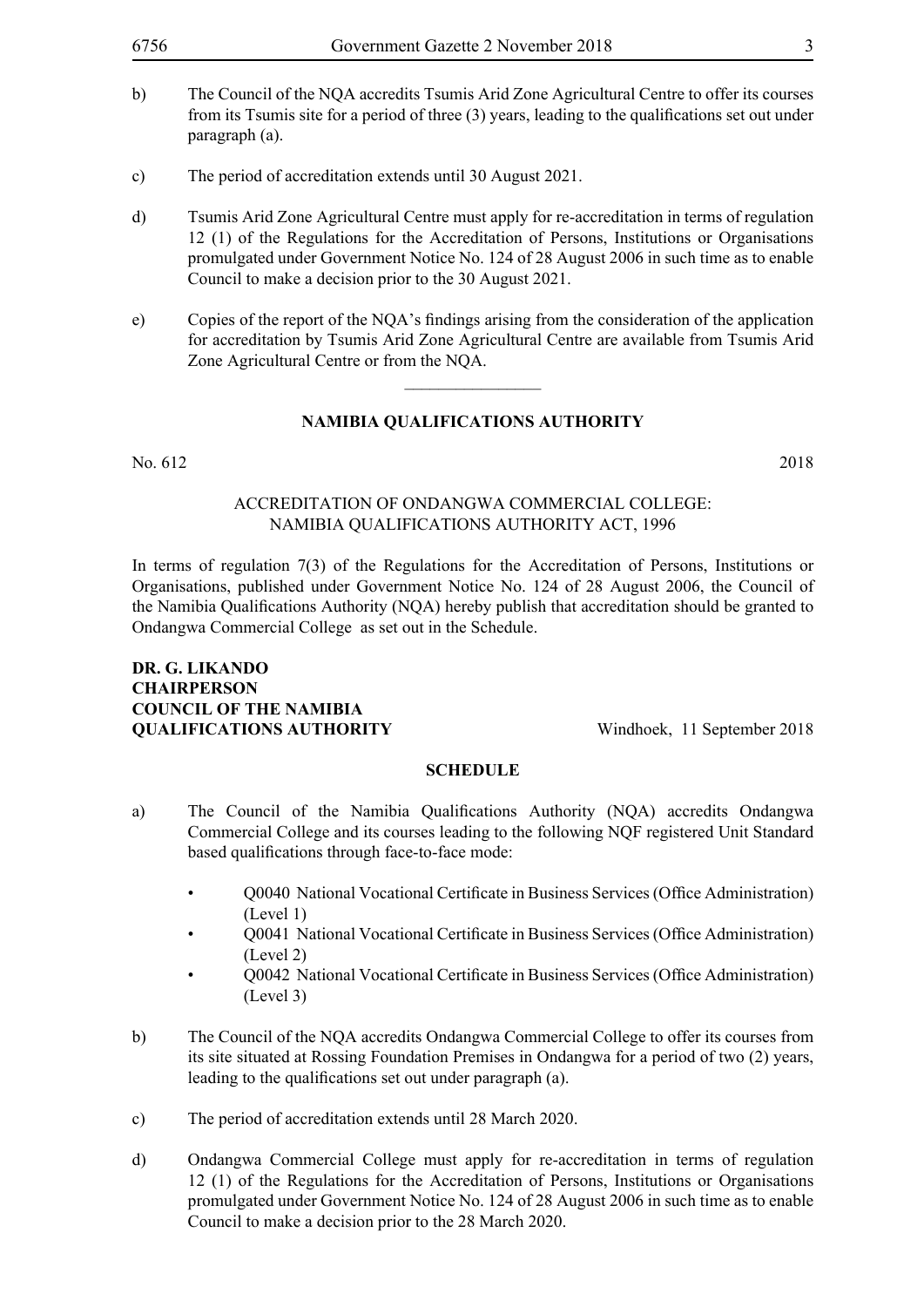e) Copies of the report of the NQA's findings arising from the consideration of the application for accreditation by Ondangwa Commercial College are available from Ondangwa Commercial College or from the NQA.

## **NAMIBIA QUALIFICATIONS AUTHORITY**

 $\overline{\phantom{a}}$  , where  $\overline{\phantom{a}}$ 

No. 613 2018

#### Accreditation of NamVoc Vocational Institute: Namibia Qualifications Authority Act, 1996

In terms of regulation 7(3) of the Regulations for the Accreditation of Persons, Institutions or Organisations, published under Government Notice No. 124 of 28 August 2006, the Council of the Namibia Qualifications Authority (NQA) hereby publish that accreditation should be granted to NamVoc Vocational Institute as set out in the Schedule.

## **Dr. G. Likando Chairperson COUNCIL OF THE NAMIBIA OUALIFICATIONS AUTHORITY** Windhoek, 14 August 2018

- a) The Council of the Namibia Qualifications Authority (NQA) accredits NamVoc Vocational Institute and the courses leading to the following NQF registered Unit Standards based qualifications through a face-to-face mode:
	- Q0040 National Vocational Certificate in Business Services (Office Administration) (Level 1)
	- Q0041 National Vocational Certificate in Business Services (Office Administration) (Level 2)
	- Q0042 National Vocational Certificate in Business Services (Office Administration) (Level 3)
	- Q0030 National Vocational Certificate in Information Communication Technology (Level 1) (Computing Fundamentals)
	- Q0117 National Vocational Certificate in Air conditioning and Refrigeration (Level 1)
	- Q0118 National Vocational Certificate in Air conditioning and Refrigeration (Level 2)
	- O0119 National Vocational Certificate in Air conditioning and Refrigeration (Level 3)
	- Q0022 National Vocational Certificate in General Construction (Level 1) (Bricklaying)
	- Q0023 National Vocational Certificate in General Construction (Level 2) (Bricklaying and Plastering)
	- Q0024 National Vocational Certificate in General Construction (Level 3) (Bricklaying and Plastering)
- b) The Council of the Namibia Qualifications Authority (NQA) accredits NamVoc Vocational Institute and its courses leading to the following non registered qualifications (awarded by the NTA) through face-to-face mode:
- Certificate in Electrical General (Modular Qualification of Namibia Trade Testing Centre ) N1 - N3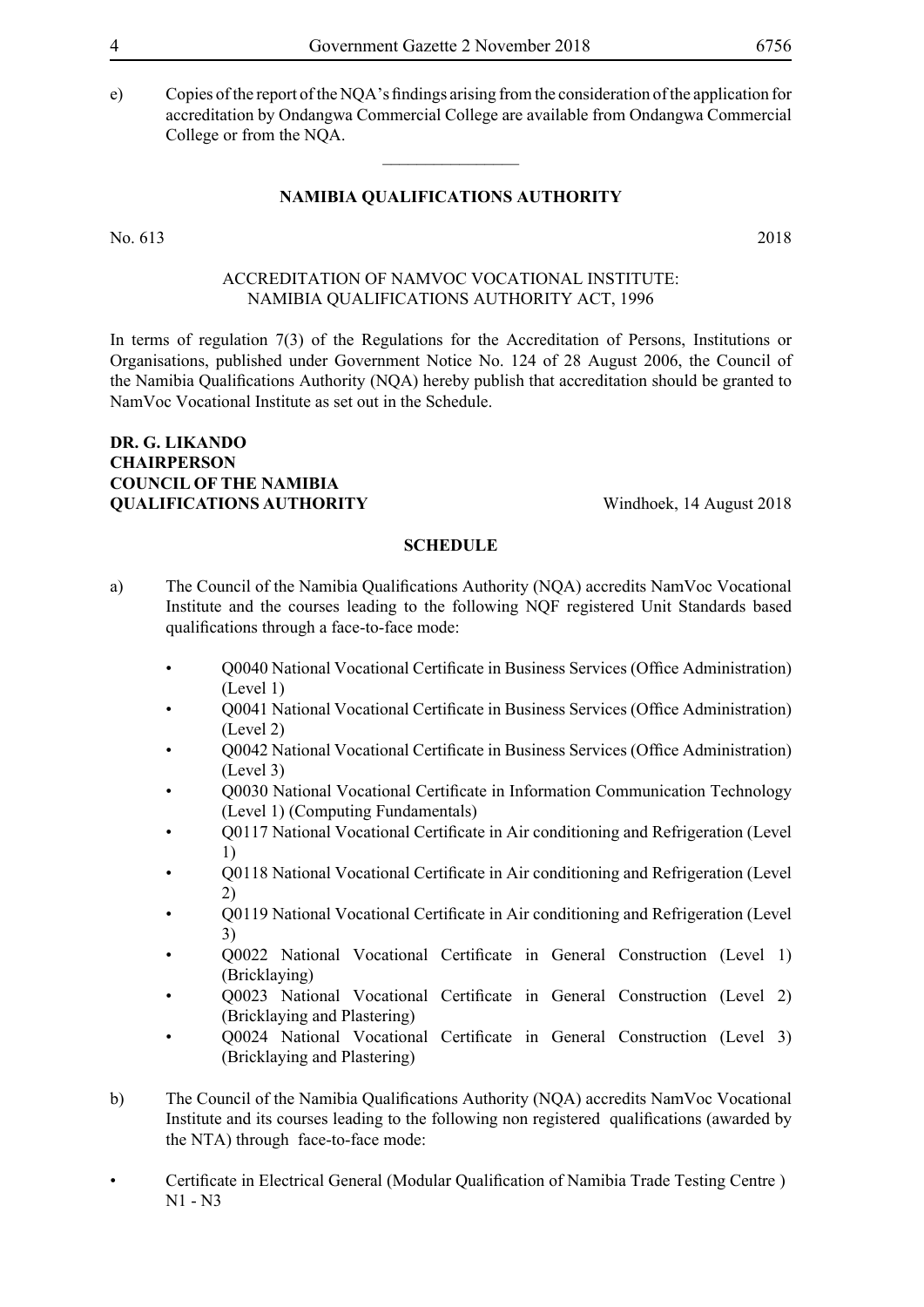- c) The Council of the NQA accredits NamVoc Vocational Institute to offer its course from its site situated in Okakarara for a period of three (3) years, leading to the qualifications set out under paragraph (a and b).
- d) The period of accreditation extends until 31 May 2021.
- e) NamVoc Vocational Institute must apply for re-accreditation in terms of regulation 12 (1) of the Regulations for the Accreditation of Persons, Institutions or Organisations promulgated under Government Notice No. 124 of 28 August 2006 in such time as to enable Council to make a decision prior to the 31 May 2018.
- f) Copies of the report of the NQA's findings arising from the consideration of the application for accreditation by NamVoc Vocational Institute are available from NamVoc Vocational Institute or from the NQA.

 $\frac{1}{2}$ 

#### No. 614 2018

## Expansion of Scope of International University of Management: Namibia Qualifications Authority Act, 1996

In terms of regulation 7(3) of the Regulations for the Accreditation of Persons, Institutions or Organisations, published under Government Notice No. 124 of 28 August 2006, the Council of the Namibia Qualifications Authority (NQA) hereby publish that expansion should be granted to International University of Management as set out in the Schedule.

## **Dr. G. Likando Chairperson COUNCIL OF THE NAMIBIA QUALIFICATIONS AUTHORITY** Windhoek, 5 June 2018

- a) The Council of the Namibia Qualifications Authority (NQA) grants expansion of scope to International University of Management and its courses leading to the following NQF registered qualifications through a face-to-face mode:
	- Q1028 Certificate in HIV/AIDS Management (Level 5)
	- O1029 Diploma in HIV/AIDS Management (Level 6)
	- Q1018 Certificate in Human Resource Management (Level 5)
	- Q1019 Diploma in Human Resource Management (Level 6)
	- Q1020 Bachelor of Human Resource Management Level 7
	- Q1021 Bachelor of Human Resource Management Honours Level 8
	- Q1000 Certificate in Finance Management (Level 5)
	- Q0999 Diploma in Finance Management (Level 6)
	- Q1002 Bachelor of Finance Management Level 7
	- Q1003 Bachelor of Finance Management Honours Level 8
	- Q1014 Certificate in Business Administration (Level 5)
	- Q1015 Diploma in Business Administration (Level 6)
	- O1016 Bachelor of Business Administration Level 7
	- Q1017 Bachelor of Business Administration Honours Level 8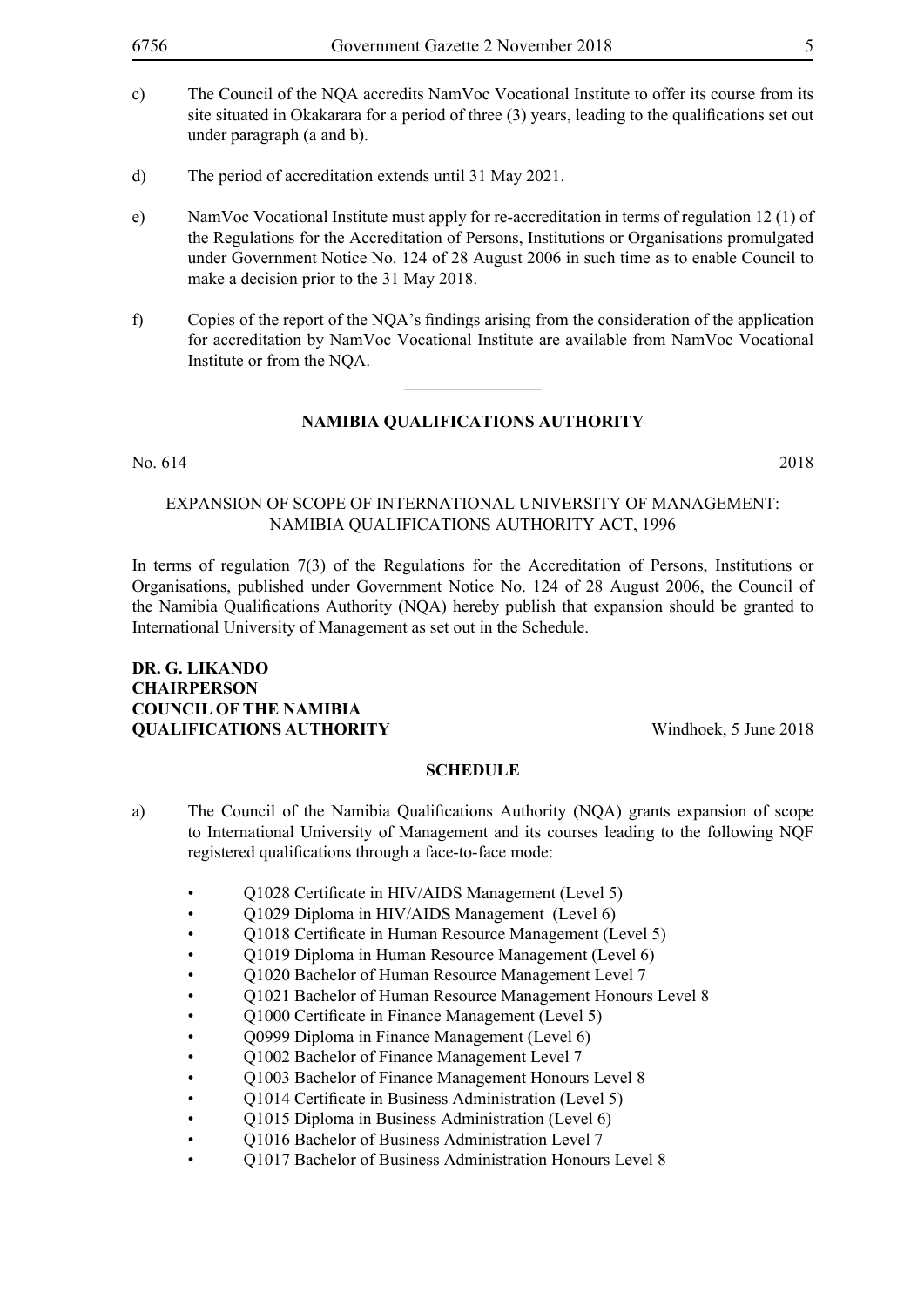- b) The Council of the NQA accredits International University of Management to offer its courses from its Nkurenkuru campus leading to the qualifications set out under paragraph (a).
- c) The period of accreditation extends until 28 March 2021.
- d) International University of Management must apply for re-accreditation in terms of regulation 12 (1) of the Regulations for the Accreditation of Persons, Institutions or Organisations promulgated under Government Notice No. 124 of 28 August 2006 in such time as to enable Council to make a decision prior to the 28 March 2021.
- e) Copies of the report of the NQA's findings arising from the consideration of the application for accreditation by International University of Management are available from International University of Management or from the NQA.

 $\frac{1}{2}$ 

#### No. 615 2018

Expansion of Scope of International University of Management: Namibia Qualifications Authority Act, 1996

In terms of regulation 7(3) of the Regulations for the Accreditation of Persons, Institutions or Organisations, published under Government Notice No. 124 of 28 August 2006, the Council of the Namibia Qualifications Authority (NQA) hereby publish that expansion should be granted to International University of Management as set out in the Schedule.

## **Dr. G. Likand**o **Chairperson COUNCIL OF THE NAMIBIA QUALIFICATIONS AUTHORITY** Windhoek, 5 June 2018

- a) The Council of the Namibia Qualifications Authority (NQA) grants expansion of scope to International University of Management and its courses leading to the following NQF registered qualifications through a face-to-face mode:
	- Q0995 Certificate in Tourism, Hospitality and Events Management (Level 5)
	- O0996 Diploma in Tourism, Hospitality and Events Management (Level 6)
	- Q0997 Bachelor of Tourism, Hospitality and Events Management Level 7
	- Q0998 Bachelor of Tourism, Hospitality and Events Management Honours Level 8
	- Q1028 Certificate in HIV/AIDS Management (Level 5)
	- Q1029 Diploma in HIV/AIDS Management (Level 6)
	- Q1018 Certificate in Human Resource Management (Level 5)
	- Q1019 Diploma in Human Resource Management (Level 6)
	- Q1020 Bachelor of Human Resource Management Level 7
	- Q1021 Bachelor of Human Resource Management Honours Level 8
	- Q1000 Certificate in Finance Management Level 5
	- Q0999 Diploma in Finance Management (Level 6)
	- Q1002 Bachelor of Finance Management Level 7
	- Q1003 Bachelor of Finance Management Honours Level 8
	- Q1014 Certificate in Business Administration (Level 5)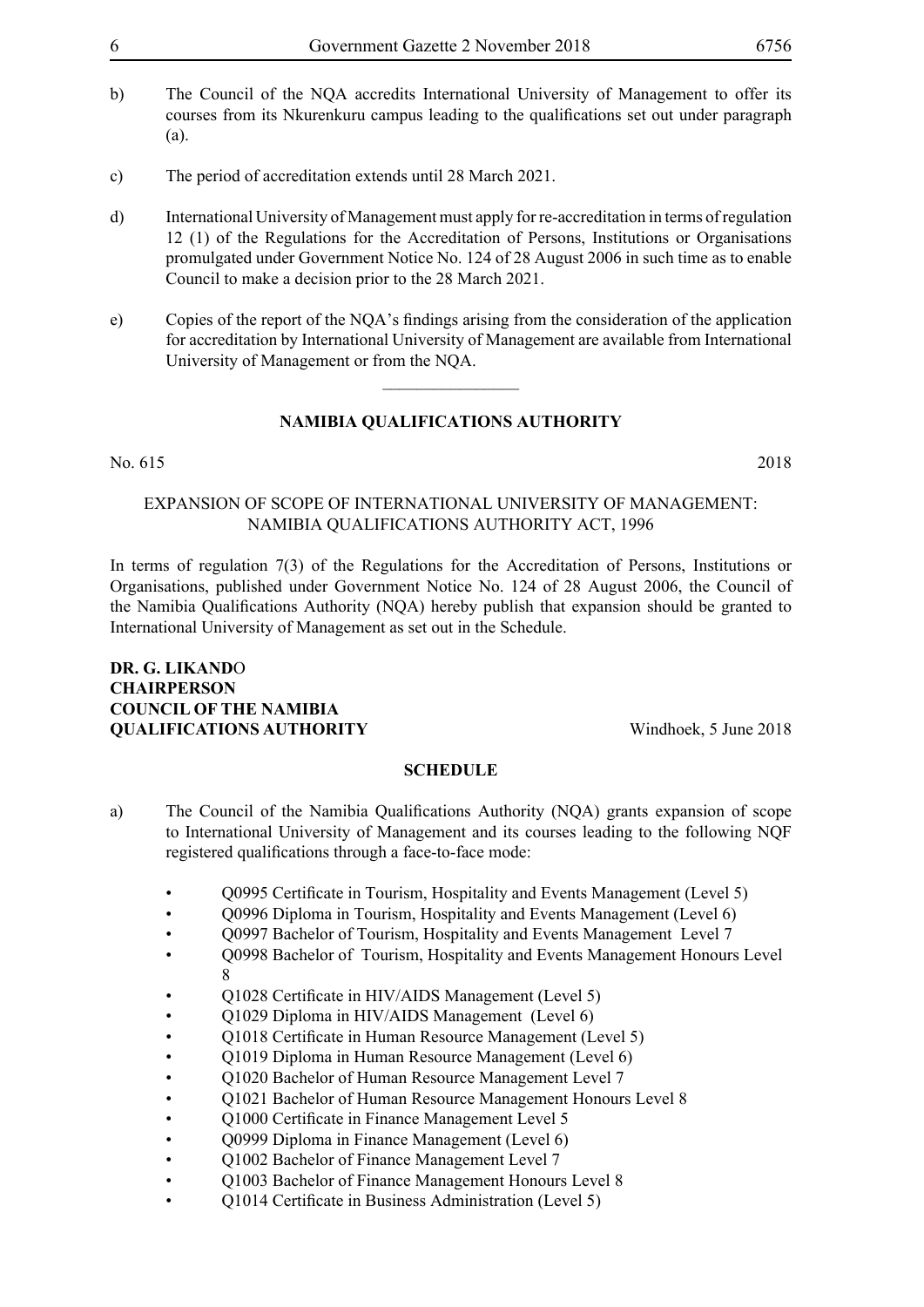- Q1015 Diploma in Business Administration (Level 6)
- Q1016 Bachelor of Business Administration Level 7
- Q1017 Bachelor of Business Administration Honours Level 8
- b) The Council of the NQA accredits International University of Management to offer its courses from its Ongwediva campus leading to the qualifications set out under paragraph (a).
- c) The period of accreditation extends until 28 March 2021.
- d) International University of Management must apply for re-accreditation in terms of regulation 12 (1) of the Regulations for the Accreditation of Persons, Institutions or Organisations promulgated under Government Notice No. 124 of 28 August 2006 in such time as to enable Council to make a decision prior to the 28 March 2021.
- e) Copies of the report of the NQA's findings arising from the consideration of the application for accreditation by International University of Management are available from International University of Management or from the NQA.

 $\overline{\phantom{a}}$  , where  $\overline{\phantom{a}}$ 

No. 616 2018

#### Expansion of Scope of International University of Management: Namibia Qualifications Authority Act, 1996

In terms of regulation 7(3) of the Regulations for the Accreditation of Persons, Institutions or Organisations, published under Government Notice No. 124 of 28 August 2006, the Council of the Namibia Qualifications Authority (NQA) hereby publish that expansion should be granted to International University of Management as set out in the Schedule.

## **Dr. G. Likando Chairperson COUNCIL OF THE NAMIBIA OUALIFICATIONS AUTHORITY** Windhoek, 5 June 2018

- a) The Council of the Namibia Qualifications Authority (NQA) grants expansion of scope to International University of Management and its courses leading to the following NQF registered qualifications through a face-to-face mode:
	- Q0995 Certificate in Tourism, Hospitality and Events Management (Level 5)
	- Q0996 Diploma in Tourism, Hospitality and Events Management (Level 6)
	- Q0997 Bachelor of Tourism, Hospitality and Events Management Level 7
	- Q0998 Bachelor of Tourism, Hospitality and Events Management Honours Level 8
	- Q1028 Certificate in HIV/AIDS Management (Level 5)
	- Q1029 Diploma in HIV/AIDS Management (Level 6)
	- Q1018 Certificate in Human Resource Management (Level 5)
	- Q1019 Diploma in Human Resource Management (Level 6)
	- O1020 Bachelor of Human Resource Management Level 7
	- Q1021 Bachelor of Human Resource Management Honours Level 8
	- Q1000 Certificate in Finance Management (Level 5)
	- Q0999 Diploma in Finance Management (Level 6)
	- Q1002 Bachelor of Finance Management Level 7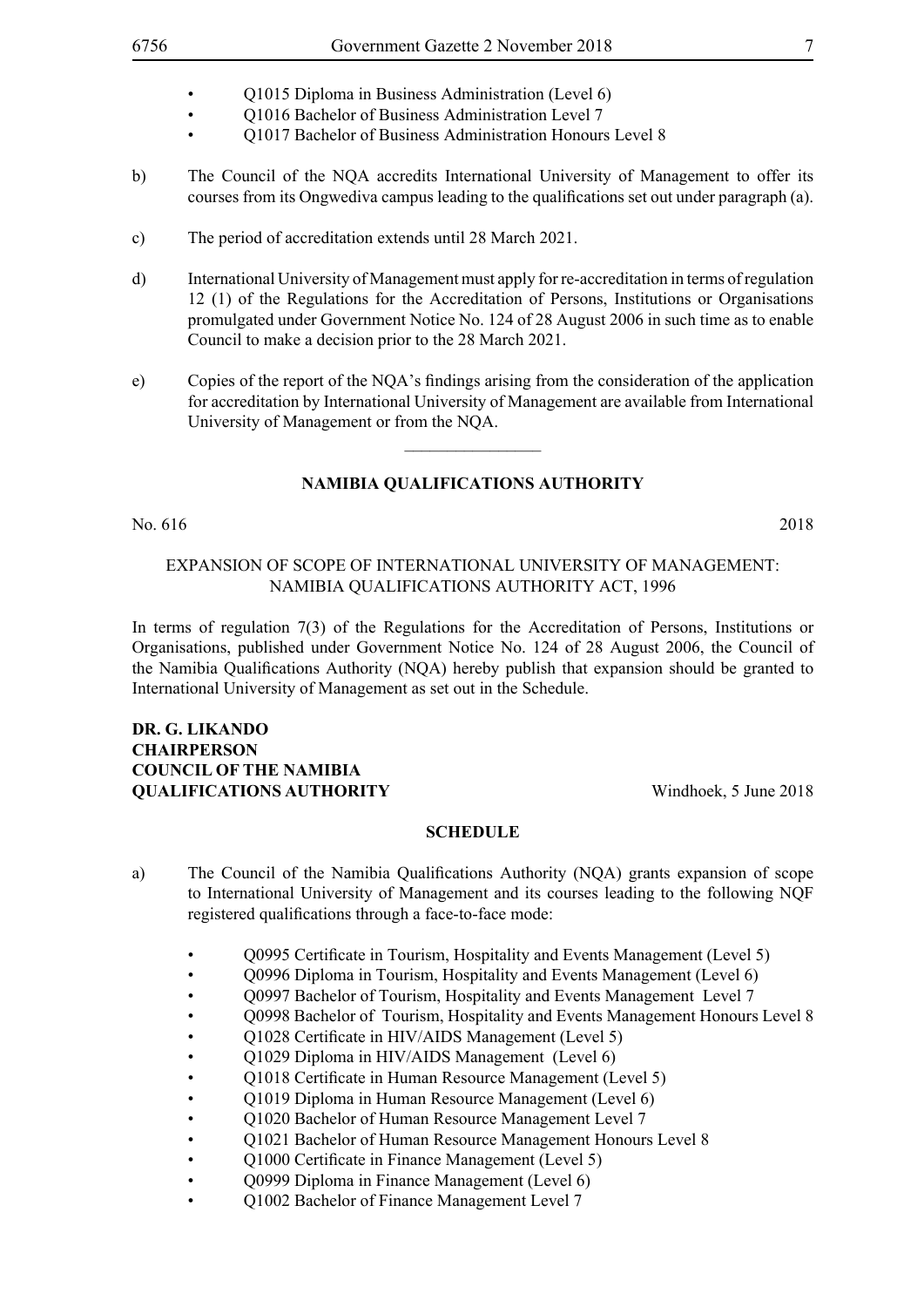- Q1003 Bachelor of Finance Management Honours Level 8
- Q1014 Certificate in Business Administration (Level 5)
- Q1015 Diploma in Business Administration (Level 6)
- Q1016 Bachelor of Business Administration Level 7
- Q1017 Bachelor of Business Administration Honours Level 8
- b) The Council of the NQA accredits International University of Management to offer its courses from its Walvis Bay campus leading to the qualifications set out under paragraph (a).
- c) The period of accreditation extends until 28 March 2021.
- d) International University of Management must apply for re-accreditation in terms of regulation 12 (1) of the Regulations for the Accreditation of Persons, Institutions or Organisations promulgated under Government Notice No. 124 of 28 August 2006 in such time as to enable Council to make a decision prior to the 28 March 2021.
- e) Copies of the report of the NQA's findings arising from the consideration of the application for accreditation by International University of Management are available from International University of Management or from the NQA.

 $\frac{1}{2}$ 

## **NAMIBIA QUALIFICATIONS AUTHORITY**

## No. 617 2018

## Expansion of Scope of International University of Management: Namibia Qualifications Authority Act, 1996

In terms of regulation 7(3) of the Regulations for the Accreditation of Persons, Institutions or Organisations, published under Government Notice No. 124 of 28 August 2006, the Council of the Namibia Qualifications Authority (NQA) hereby publish that expansion should be granted to International University of Management as set out in the Schedule.

## **Dr. G. Likando Chairperson COUNCIL OF THE NAMIBIA QUALIFICATIONS AUTHORITY** Windhoek, 5 June 2018

- a) The Council of the Namibia Qualifications Authority (NQA) grants expansion of scope to International University of Management and its courses leading to the following NQF registered qualifications through a face-to-face mode:
	- O0995 Certificate in Tourism, Hospitality and Events Management (Level 5)
	- Q0996 Diploma in Tourism, Hospitality and Events Management (Level 6)
	- Q0997 Bachelor of Tourism, Hospitality and Events Management Level 7
	- Q0998 Bachelor of Tourism, Hospitality and Events Management Honours Level 8
	- Q1028 Certificate in HIV/AIDS Management (Level 5)
	- Q1029 Diploma in HIV/AIDS Management (Level 6)
	- O1018 Certificate in Human Resource Management (Level 5)
	- Q1019 Diploma in Human Resource Management (Level 6)
	- Q1020 Bachelor of Human Resource Management Level 7
	- Q1021 Bachelor of Human Resource Management Honours Level 8
	- Q1000 Certificate in Finance Management (Level 5)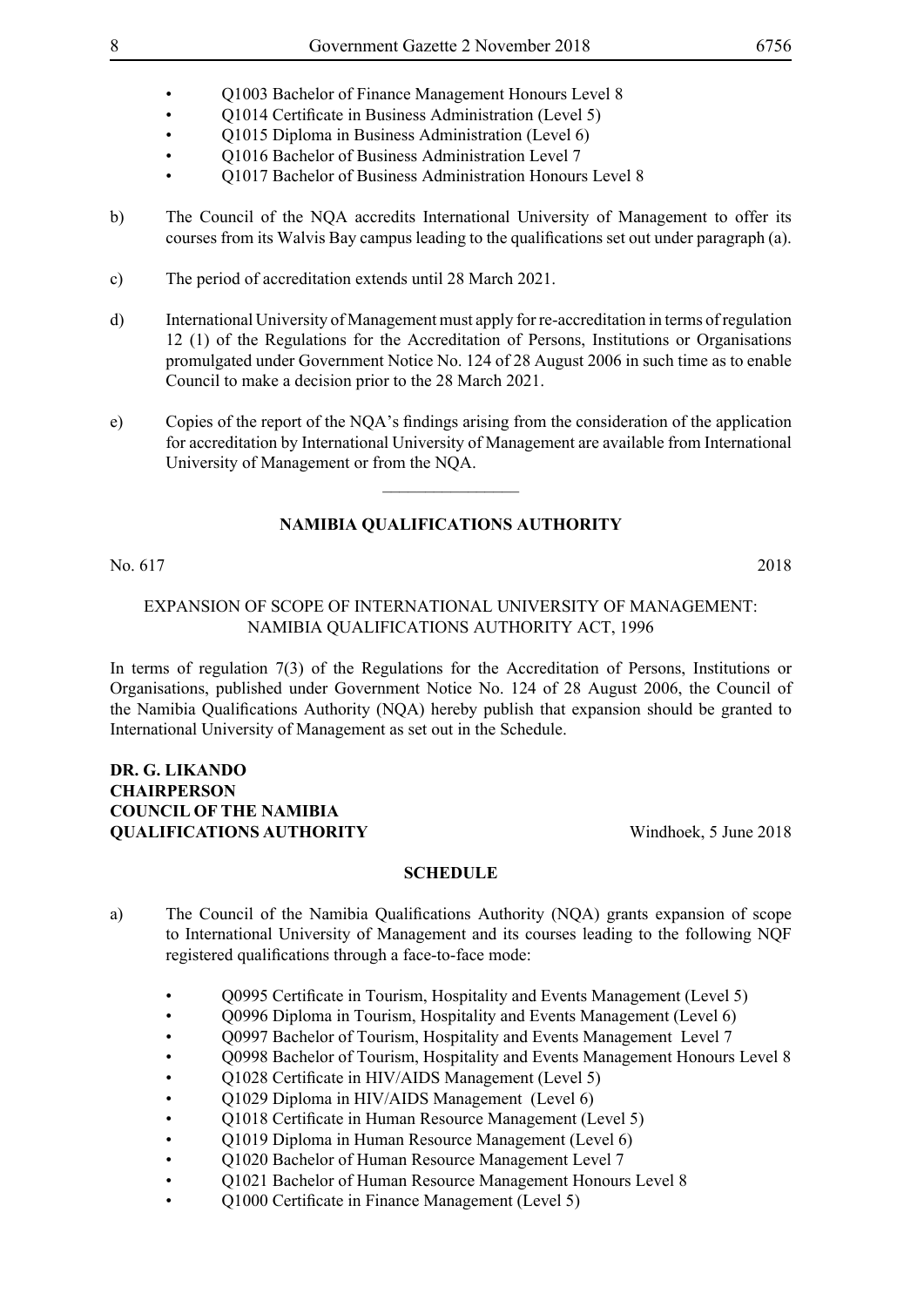- Q0999 Diploma in Finance Management (Level 6)
- Q1002 Bachelor of Finance Management Level 7
- Q1003 Bachelor of Finance Management Honours Level 8
- Q1014 Certificate in Business Administration (Level 5)
- Q1015 Diploma in Business Administration (Level 6)
- Q1016 Bachelor of Business Administration Level 7
- Q1017 Bachelor of Business Administration Honours Level 8
- b) The Council of the NQA accredits International University of Management to offer its courses from its Dorado Park campus leading to the qualifications set out under paragraph (a).
- c) The period of accreditation extends until 28 March 2021.
- d) International University of Management must apply for re-accreditation in terms of regulation 12(1) of the Regulations for the Accreditation of Persons, Institutions or Organisations promulgated under Government Notice No. 124 of 28 August 2006 in such time as to enable Council to make a decision prior to the 28 March 2021.
- e) Copies of the report of the NQA's findings arising from the consideration of the application for accreditation by International University of Management are available from International University of Management or from the NQA.

 $\overline{\phantom{a}}$  , where  $\overline{\phantom{a}}$ 

## **NAMIBIA QUALIFICATIONS AUTHORITY**

No. 618 2018

#### Re-Accreditation of College of the Arts – Town Campus: Namibia Qualifications Authority Act, 1996

In terms of regulation 7(3) of the Regulations for the Accreditation of Persons, Institutions or Organisations, published under Government Notice No. 124 of 28 August 2006, the Council of the Namibia Qualifications Authority (NQA) hereby publish that re-accreditation should be granted to College of the Arts – Town Campus as set out in the Schedule.

## **Dr. G. Likando Chairperson COUNCIL OF THE NAMIBIA OUALIFICATIONS AUTHORITY** Windhoek, 3 September 2018

- a) The Council of the Namibia Qualifications Authority (NQA) re-accredits College of the Arts (COTA) – Town Campus and the courses leading to the following NQF registered qualification through a face-to-face mode:
	- Q0497 Diploma in Performing Arts (Level 5)
- b) The Council of the NQA accredits College of the Arts to offer its courses from its sites situated at Town Campus in Windhoek for a period of three (3) years, leading to the qualifications set out under paragraph (a).
- c) The period of accreditation extends until 30 August 2021.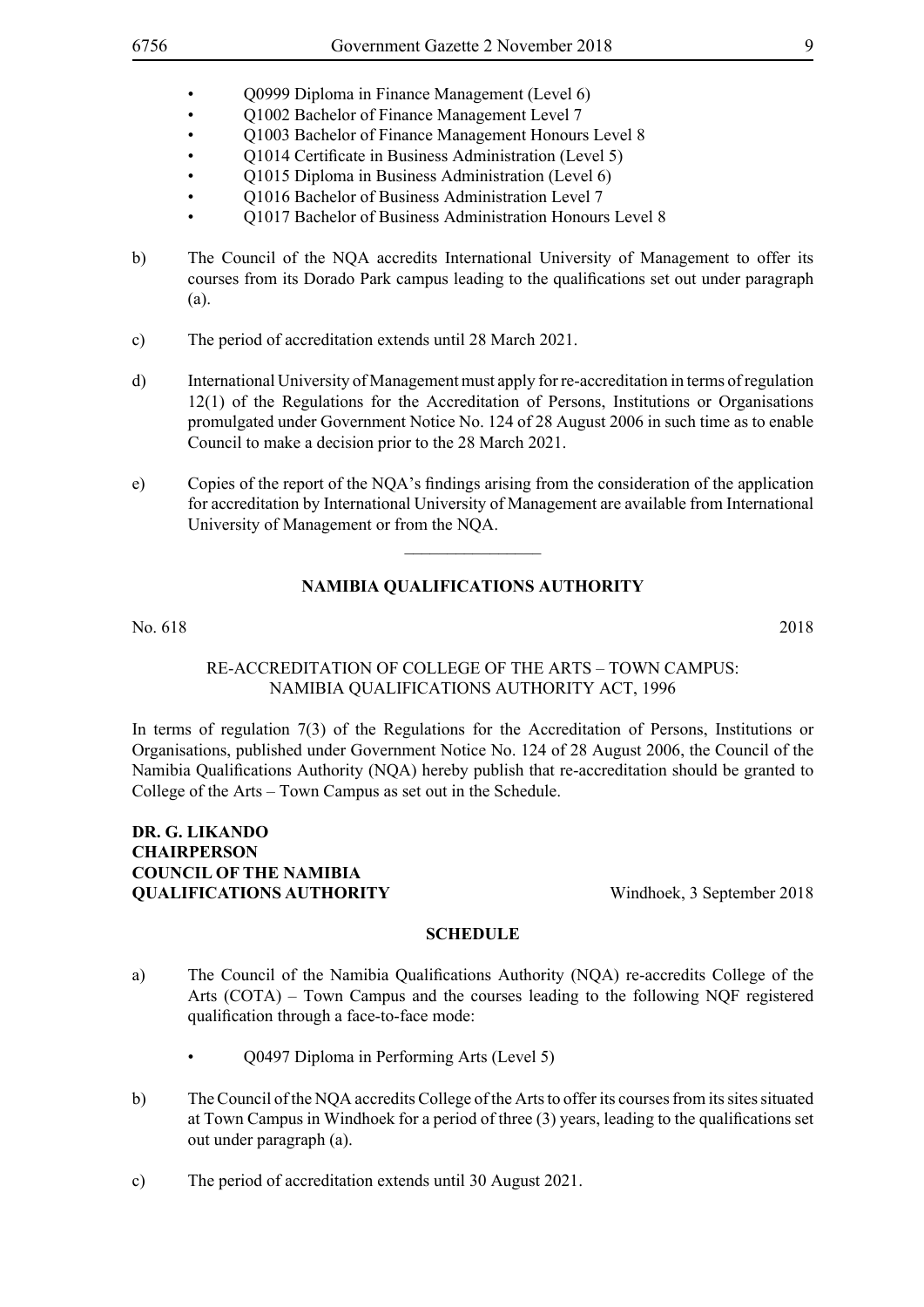- d) College of the Arts must apply for re-accreditation in terms of regulation 12 (1) of the Regulations for the Accreditation of Persons, Institutions or Organisations promulgated under Government Notice No. 124 of 28 August 2006 in such time as to enable Council to make a decision prior to the 30 August 2021.
- e) Copies of the report of the NQA's findings arising from the consideration of the application for accreditation by College of the Arts are available from College of the Arts or from the NQA.

 $\overline{\phantom{a}}$  , where  $\overline{\phantom{a}}$ 

#### No. 619 2018

## Re-Accreditation of College of the Arts - Katutura Community Arts Centre: Namibia Qualifications Authority Act, 1996

In terms of regulation 7(3) of the Regulations for the Accreditation of Persons, Institutions or Organisations, published under Government Notice No. 124 of 28 August 2006, the Council of the Namibia Qualifications Authority (NQA) hereby publish that re-accreditation should be granted to College of the Arts - Katutura Community Arts Centre as set out in the Schedule.

## **Dr. G. Likando Chairperson COUNCIL OF THE NAMIBIA QUALIFICATIONS AUTHORITY** Windhoek, 3 September 2018

### **SCHEDULE**

- a) The Council of the Namibia Qualifications Authority (NQA) re-accredits College of the Arts (COTA) - Katutura Community Arts Centre (KCAC) and the courses leading to the following NQF registered qualifications through a face-to-face mode:
	- Q0498 Diploma in Fashion Design (Level 5)
	- Q0499 Diploma in Visual Arts (Level 5)
	- Q0500 Diploma in New Media Design (Level 5)
	- Q0501 Diploma in Radio Production (Level 5)
	- Q0502 Diploma in Television Production (Level 5)
- b) The Council of the NQA accredits College of the Arts to offer its courses from its sites situated at Katutura Community Arts Centre (KCAC) in Windhoek for a period of three (3) years, leading to the qualifications set out under paragraph (a).
- c) The period of accreditation extends until 30 August 2021.
- d) College of the Arts must apply for re-accreditation in terms of regulation 12 (1) of the Regulations for the Accreditation of Persons, Institutions or Organisations promulgated under Government Notice No. 124 of 28 August 2006 in such time as to enable Council to make a decision prior to the 30 August 2021.
- e) Copies of the report of the NQA's findings arising from the consideration of the application for accreditation by College of the Arts are available from College of the Arts or from the NQA.

 $\frac{1}{2}$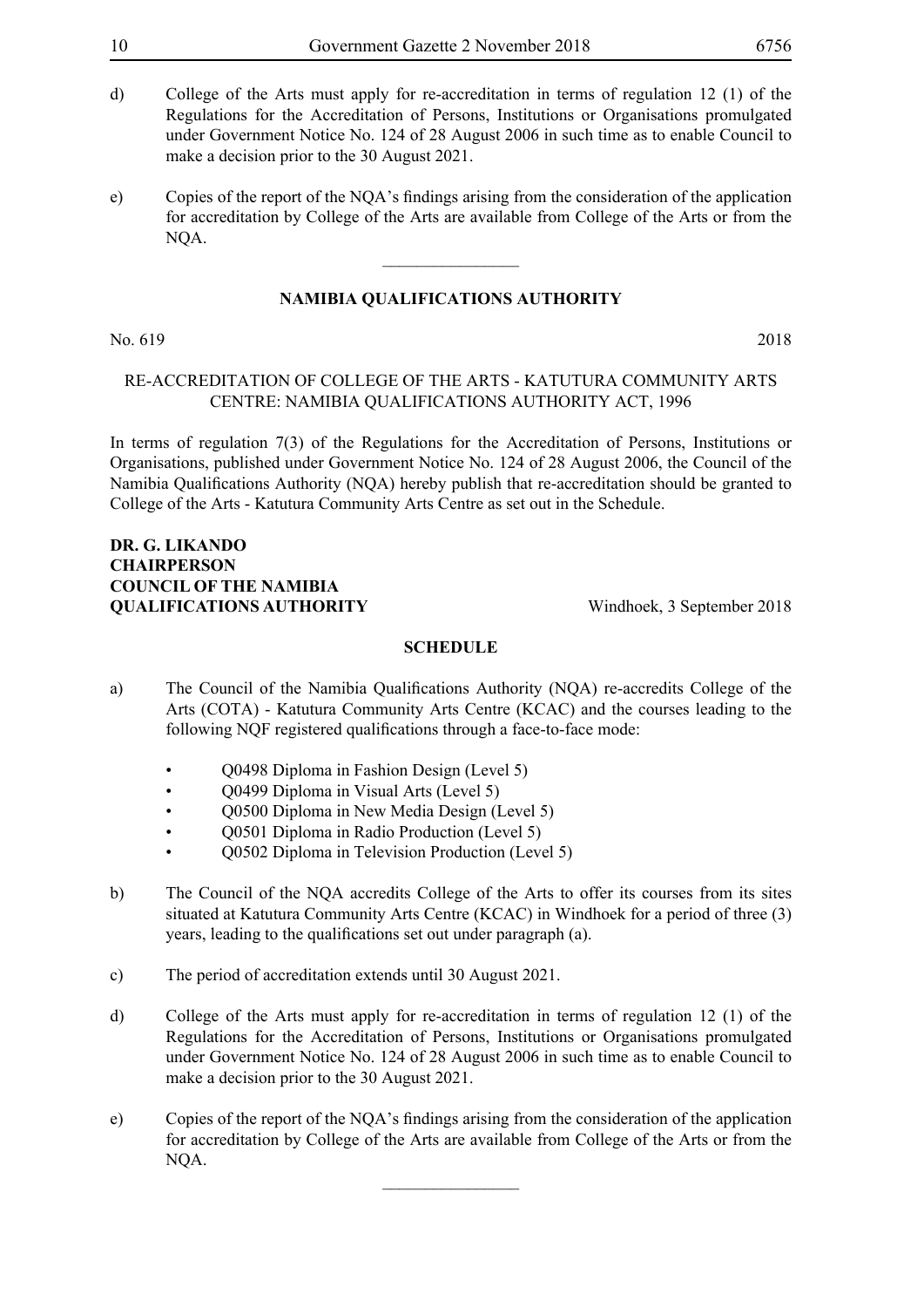No. 620 2018

## Re-Accreditation of Namibian College of Open Learning (NAMCOL): Namibia Qualifications Authority Act, 1996

In terms of regulation 7(3) of the Regulations for the Accreditation of Persons, Institutions or Organisations, published under Government Notice No. 124 of 28 August 2006, the Council of the Namibia Qualifications Authority (NQA) hereby publish that re-accreditation should be granted to Namibian College of Open Learning (NAMCOL) as set out in the Schedule.

## **Dr. G. Likando Chairperson COUNCIL OF THE NAMIBIA QUALIFICATIONS AUTHORITY** Windhoek, 3 September 2018

#### **SCHEDULE**

- a) The Council of the Namibia Qualifications Authority (NQA) re-accredits Namibian College of Open Learning (NAMCOL) and the courses leading to the following NQF of Namibia registered unit standards based qualifications through a face-to-face mode:
	- Q0040 National Vocational Certificate in Business Services (Office Administration) (Level 1)
	- Q0041 National Vocational Certificate in Business Services (Office Administration) (Level 2)
	- Q0042 National Vocational Certificate in Business Services (Office Administration) (Level 3)
- b) The Council of the NQA accredits Namibian College of Open Learning (NAMCOL) to offer its courses from its site situated in Ongwediva for a period of three (3) years, leading to the qualifications set out under paragraph (a).
- c) The period of accreditation extends until 30 August 2021.
- d) Namibian College of Open Learning (NAMCOL) must apply for re-accreditation in terms of regulation 12 (1) of the Regulations for the Accreditation of Persons, Institutions or Organisations promulgated under Government Notice No. 124 of 28 August 2006 in such time as to enable Council to make a decision prior to the 30 August 2021.
- e) Copies of the report of the NQA's findings arising from the consideration of the application for accreditation by Namibian College of Open Learning (NAMCOL) are available from Namibian College of Open Learning (NAMCOL) or from the NQA.

## **NAMIBIA QUALIFICATIONS AUTHORITY**

 $\frac{1}{2}$ 

No. 621 2018

## Re-Accreditation of Namibian College of Open Learning (NAMCOL): Namibia Qualifications Authority Act, 1996

In terms of regulation 7(3) of the Regulations for the Accreditation of Persons, Institutions or Organisations, published under Government Notice No. 124 of 28 August 2006, the Council of the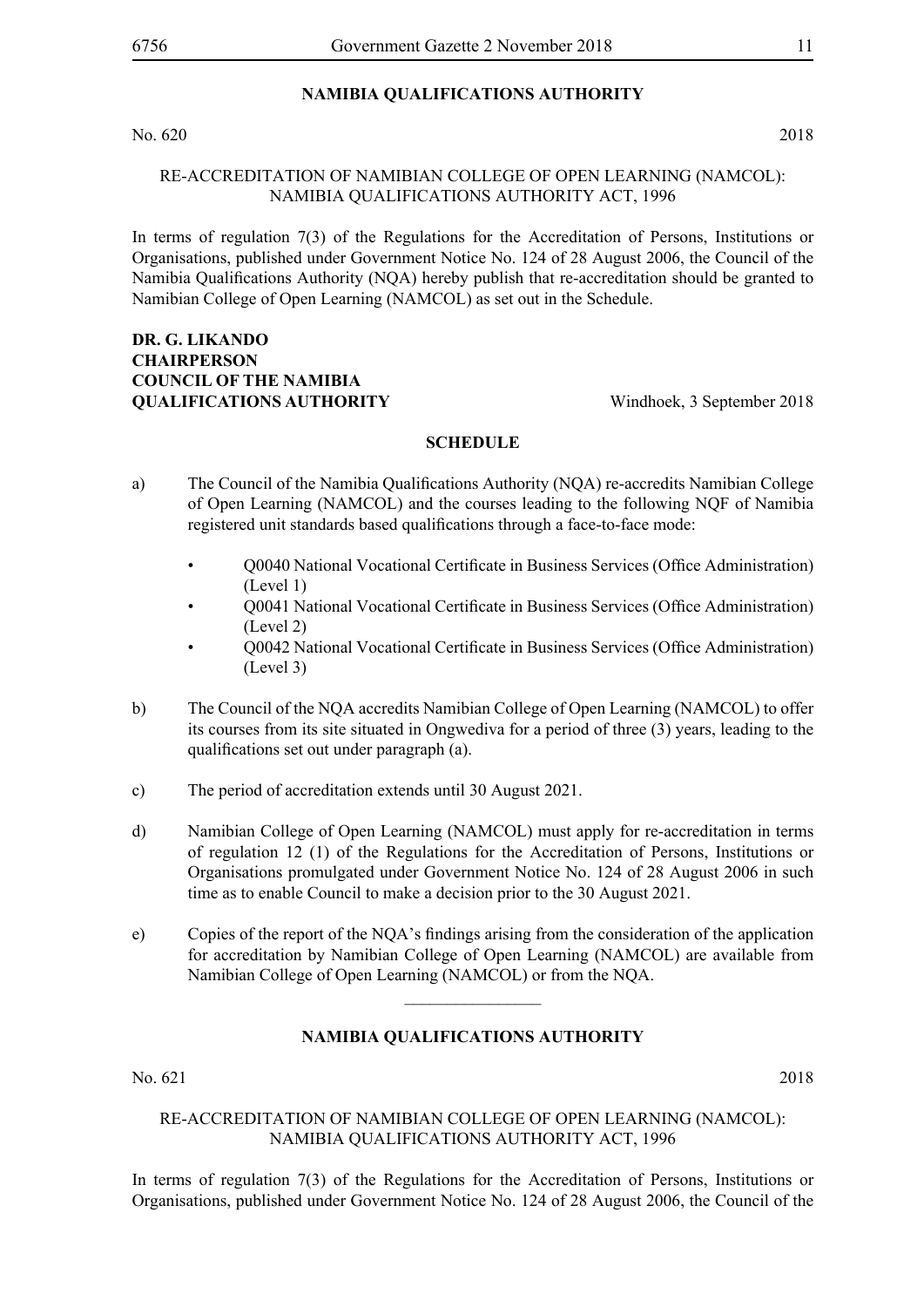Namibia Qualifications Authority (NQA) hereby publish that re-accreditation should be granted to Namibian College of Open Learning (NAMCOL) as set out in the Schedule.

## **Dr. G. Likando Chairperson COUNCIL OF THE NAMIBIA QUALIFICATIONS AUTHORITY** Windhoek, 3 September 2018

- a) The Council of the Namibia Qualifications Authority (NQA) re-accredits Namibian College of Open Learning (NAMCOL) and the courses leading to the following NQF registered qualifications through a face-to-face and distance mode:
	- Q0183 Certificate in English Communication (Level 3)
	- O0184 Certificate in Local Government Studies (Level 4)
	- Q0886 Certificate in Community Based and Work and Children (Level 4)
	- Q0187 Diploma in Education for Development (Level 6)
	- Q0188 Diploma in Early Childhood and Pre-Primary Education (Level 7)
	- Q0395 Diploma in Youth Development Work (Level 6)
	- O0140 Certificate in Education for Development (Level 4)
	- Q0142 Certificate in Early Childhood Development (Level 5)
	- Q0395 Diploma in in Common Wealth in Youth Development Work (Level 6)
	- Q0731 Diploma in Early Childhood and Pre-Primary Education (Level 7)
- b) The Council of the Namibia Qualifications Authority (NQA) re-accredits Namibian College of Open Learning (NAMCOL) and the courses leading to the following NQF registered unit standards based qualifications through a face-to-face and distance mode:
	- Q0040 National Vocational Certificate in Business Services (Office Administration) (Level 1)
	- Q0041 National Vocational Certificate in Business Services (Office Administration) (Level 2)
	- Q0042 National Vocational Certificate in Business Services (Office Administration) (Level 3)
	- Q0044 National Vocational Certificate in General Construction (Plumbing and Pipe Fitting) (Level 1)
	- Q0045 National Vocational Certificate in General Construction (Plumbing and Pipe Fitting) (Level 2)
	- Q0046 National Vocational Certificate in General Construction (Plumbing and Pipe Fitting) (Level 3)
	- Q0035 National Vocational Certificate in Welding and Metal Fabrication (Mechanical Engineering) (Level 1)
	- Q0036 National Vocational Certificate in Welding and Metal Fabrication (Level 2)
	- Q0037 National Vocational Certificate in Welding and Metal Fabrication (Boilermaking) (Level 3)
	- Q0018 National Vocational Certificate in Automotive Engineering (Auto Mechanics) (Level 1)
	- Q0019 National Vocational Certificate in Automotive Engineering (Auto Mechanics) (Level 2)
	- O0020 National Vocational Certificate in Automotive Engineering (Auto Mechanics) (Level 3)
- c) The Council of the NQA accredits Namibian College of Open Learning (NAMCOL) to offer its courses from its site situated in Windhoek for a period of three (3) years, leading to the qualifications set out under paragraph (a) and (b).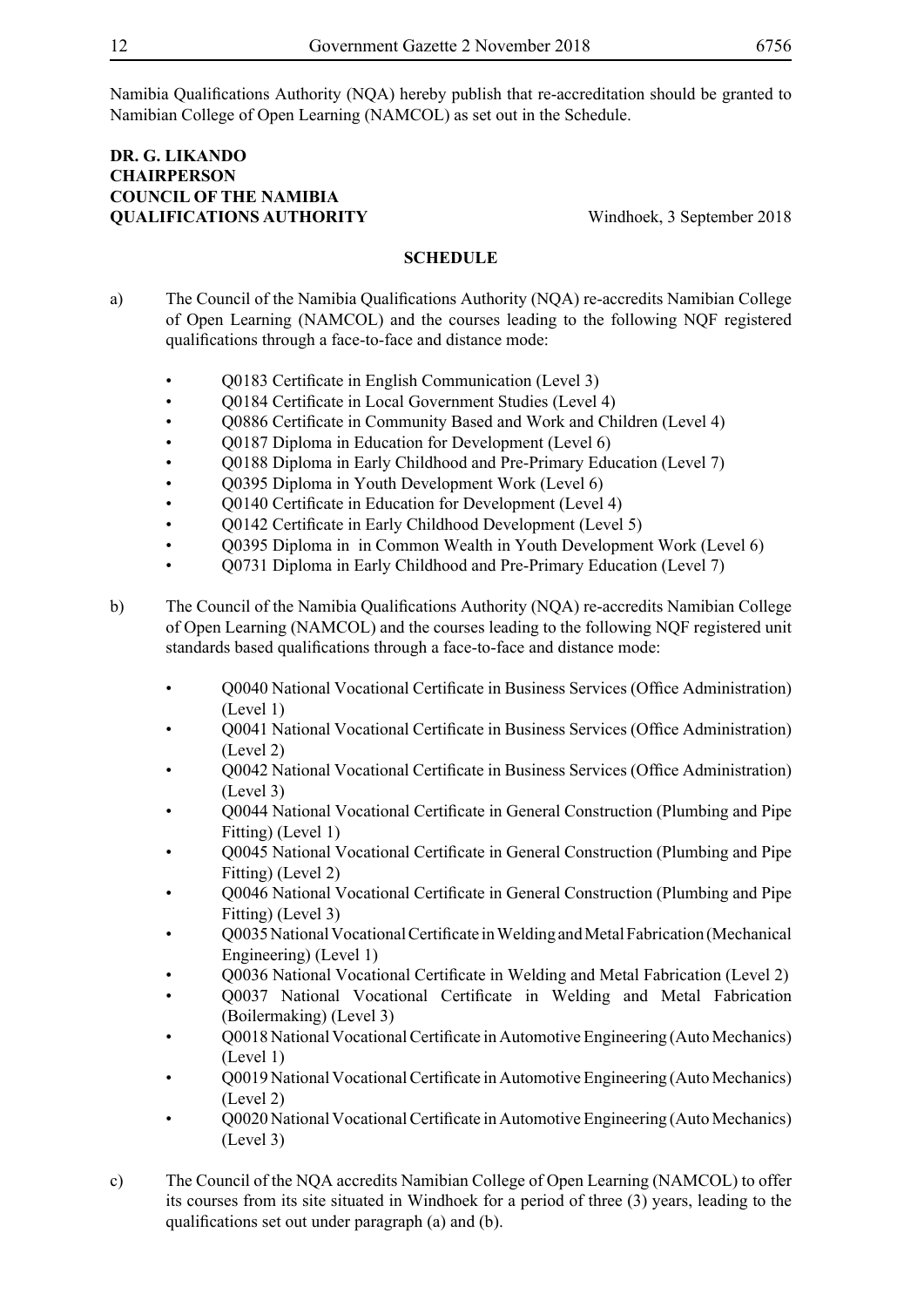- d) The period of accreditation extends until 30 August 2021.
- e) Namibian College of Open Learning (NAMCOL) must apply for re-accreditation in terms of regulation 12 (1) of the Regulations for the Accreditation of Persons, Institutions or Organisations promulgated under Government Notice No. 124 of 28 August 2006 in such time as to enable Council to make a decision prior to the 30 August 2021.
- f) Copies of the report of the NQA's findings arising from the consideration of the application for accreditation by Namibian College of Open Learning (NAMCOL) are available from Namibian College of Open Learning (NAMCOL) or from the NQA.

 $\frac{1}{2}$ 

## **NAMIBIA QUALIFICATIONS AUTHORITY**

No. 622 2018

## Re-Accreditation of Namibian College of Open Learning (NAMCOL): Namibia Qualifications Authority Act, 1996

In terms of regulation 7(3) of the Regulations for the Accreditation of Persons, Institutions or Organisations, published under Government Notice No. 124 of 28 August 2006, the Council of the Namibia Qualifications Authority (NQA) hereby publish that re-accreditation should be granted to Namibian College of Open Learning (NAMCOL) as set out in the Schedule.

## **Dr. G. Likando Chairperson COUNCIL OF THE NAMIBIA QUALIFICATIONS AUTHORITY** Windhoek, 3 September 2018

- a) The Council of the Namibia Qualifications Authority (NQA) re-accredits Namibian College of Open Learning (NAMCOL) and the courses leading to the following NQF of Namibia registered unit standards based qualifications through a face-to-face mode:
	- Q0040 National Vocational Certificate in Business Services (Office Administration) (Level 1)
	- Q0041 National Vocational Certificate in Business Services (Office Administration) (Level 2)
	- Q0042 National Vocational Certificate in Business Services (Office Administration) (Level 3)
- b) The Council of the NQA accredits Namibian College of Open Learning (NAMCOL) to offer its courses from its site situated in Otjiwarongo for a period of three (3) years, leading to the qualifications set out under paragraph (a).
- c) The period of accreditation extends until 30 August 2021.
- d) Namibian College of Open Learning (NAMCOL) must apply for re-accreditation in terms of regulation 12 (1) of the Regulations for the Accreditation of Persons, Institutions or Organisations promulgated under Government Notice No. 124 of 28 August 2006 in such time as to enable Council to make a decision prior to the 30 August 2021.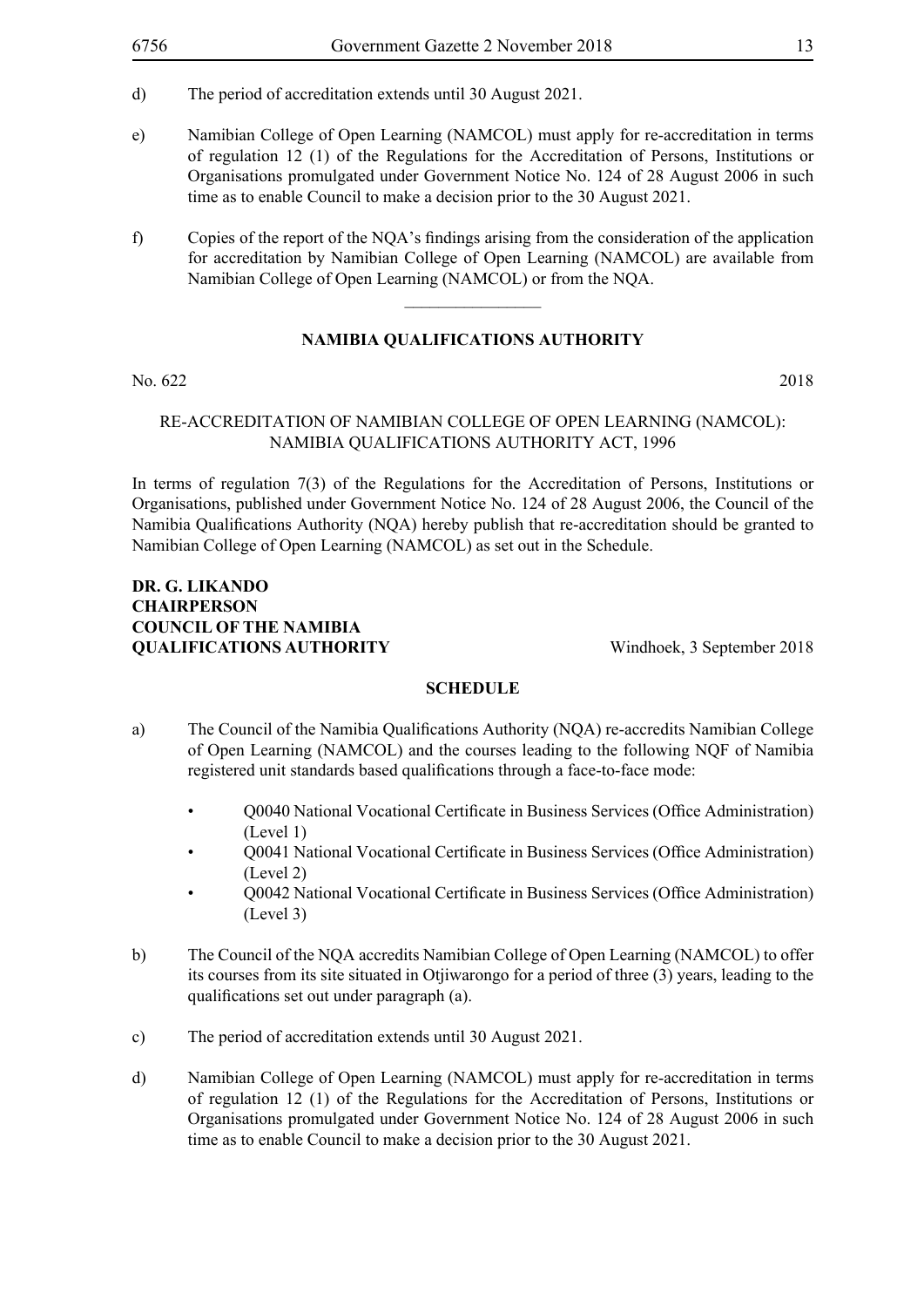e) Copies of the report of the NQA's findings arising from the consideration of the application for accreditation by Namibian College of Open Learning (NAMCOL) are available from Namibian College of Open Learning (NAMCOL) or from the NQA.

## **NAMIBIA QUALIFICATIONS AUTHORITY**

 $\overline{\phantom{a}}$  , where  $\overline{\phantom{a}}$ 

No. 623 2018

Re-Accreditation of Namibian College of Open Learning (NAMCOL): Namibia Qualifications Authority Act, 1996

In terms of regulation 7(3) of the Regulations for the Accreditation of Persons, Institutions or Organisations, published under Government Notice No. 124 of 28 August 2006, the Council of the Namibia Qualifications Authority (NQA) hereby publish that re-accreditation should be granted to Namibian College of Open Learning (NAMCOL) as set out in the Schedule.

## **Dr. G. Likando Chairperson COUNCIL OF THE NAMIBIA OUALIFICATIONS AUTHORITY** Windhoek, 3 September 2018

#### **SCHEDULE**

- a) The Council of the Namibia Qualifications Authority (NQA) re-accredits Namibian College of Open Learning (NAMCOL) and the courses leading to the following NQF registered unit standards based qualifications through a face-to-face and distance mode:
	- Q0040 National Vocational Certificate in Business Services (Office Administration) (Level 1)
	- Q0041 National Vocational Certificate in Business Services (Office Administration) (Level 2)
- b) The Council of the NQA accredits Namibian College of Open Learning (NAMCOL) to offer its courses from its site situated in Rundu for a period of three (3) years, leading to the qualifications set out under paragraph (a).
- c) The period of accreditation extends until 30 August 2021.
- d) Namibian College of Open Learning (NAMCOL) must apply for re-accreditation in terms of regulation 12 (1) of the Regulations for the Accreditation of Persons, Institutions or Organisations promulgated under Government Notice No. 124 of 28 August 2006 in such time as to enable Council to make a decision prior to the 30 August 2021.
- e) Copies of the report of the NQA's findings arising from the consideration of the application for accreditation by Namibian College of Open Learning (NAMCOL) are available from Namibian College of Open Learning (NAMCOL) or from the NQA.

 $\frac{1}{2}$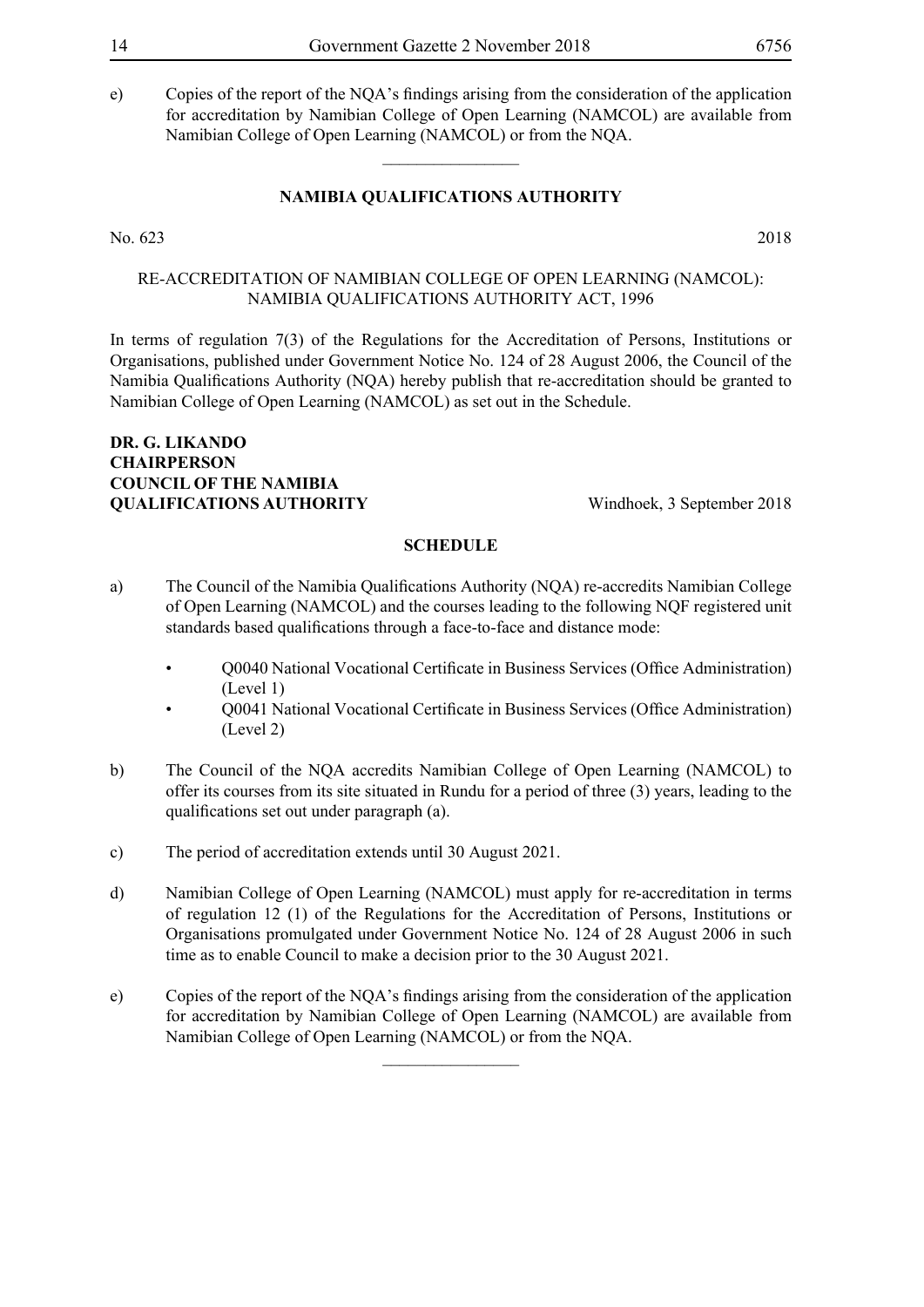No. 624 2018

### Re-Accreditation of Triumphant College: Namibia Qualifications Authority Act, 1996

In terms of regulation 7(3) of the Regulations for the Accreditation of Persons, Institutions or Organisations, published under Government Notice No. 124 of 28 August 2006, the Council of the Namibia Qualifications Authority (NQA) hereby publish that re-accreditation should be granted to Triumphant College as set out in the Schedule.

## **Dr. G. Likando Chairperson COUNCIL OF THE NAMIBIA QUALIFICATIONS AUTHORITY** Windhoek, 3 September 2018

- a) The Council of the Namibia Qualifications Authority (NQA) accredits Triumphant College to the courses leading to the following qualifications registered on NQF through face-toface mode:
	- Q0796 Certificate in Construction Engineering (Level 4)
	- Q0797 Diploma in Construction Engineering (Level 5)
	- Q0798 Diploma in Construction Engineering (Level 6)
	- Q0320 Certificate in Telecommunications Engineering (Level 4)
	- Q0321 Diploma in Telecommunications Engineering (Level 5)
	- Q0322 Diploma in Telecommunications Engineering (Level 6)
	- Q0514 Certificate in Accounting and Finance (Level 4)
	- Q0515 Diploma in Accounting and Finance (Level 5)
	- Q0516 Diploma in Accounting and Finance (Level 6)
	- Q0793 Certificate in Business Studies (Level 4)
	- Q0794 Diploma in Business Studies (Level 5)
	- Q0795 Diploma in Business Studies (Level 6)
	- Q0517 Certificate in Human Resources Development (Level 4)
	- Q0518 Diploma in Human Resources Development (Level 5)
	- Q0519 Diploma in Human Resources Development (Level 6)
	- Q0520 Certificate in Journalism and Media Studies (Level 4)
	- Q0521 Diploma in Journalism and Media Studies (Level 5)
	- Q0522 Diploma in Journalism and Media Studies (Level 6)
	- Q0323 Certificate in Legal Studies (Level 4)
	- Q0324 Diploma in Legal Studies (Level 5)
	- Q0325 Diploma in Legal Studies (Level 6)
	- Q0523 Certificate in Marketing Management (Level 4)
	- Q0524 Diploma in Marketing Management (Level 5)
	- Q0525 Diploma in Marketing Management (Level 6)
	- Q0326 Certificate in Information Technology (Level 4)
	- Q0327 Diploma in Information Technology (Level 5)
	- Q0328 Diploma in Information Technology (Level 6)
	- O0329 Certificate in Secretarial and Administration Studies (Level 4)
	- Q0330 Diploma in Secretarial and Administration Studies (Level 5)
	- Q0331 Diploma in Secretarial and Administration Studies (Level 6)
	- Q0529 Certificate in Psychology (Level 4)
	- Q0530 Diploma in Psychology (Level 5)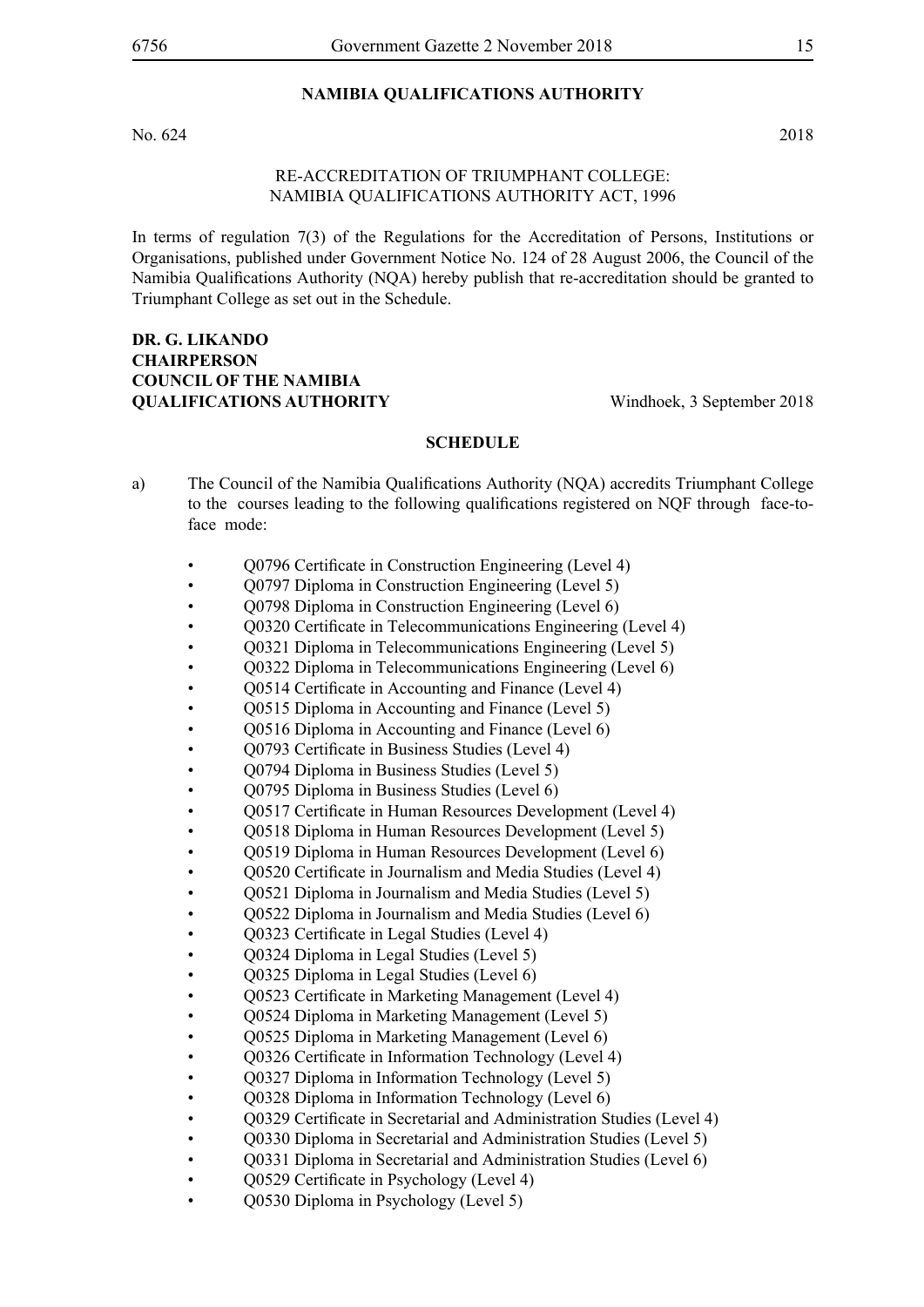- Q0531 Diploma in Psychology (Level 6)
- Q0526 Certificate in Travel and Tourism (Level 4)
- Q0527 Diploma in Travel and Tourism (Level 5)
- O0528 Diploma in Travel and Tourism (Level 6)
- Q0802 Postgraduate Diploma in Project Management (Level 8)
- b) The Council of the Namibia Qualifications Authority (NQA) accredits Triumphant College to offer the following franchised courses (City and Guilds) through face-to-face mode:
	- City and Guilds Level 2 Certificate in Telecommunication System (VRQ) 601/1051/X
	- City and Guilds Level 3 Certificate in Telecommunication System (VRQ) 601/0540/9
	- City and Guilds Level 2 IVQ Technician Certificate in Construction 500/5790/X
	- City and Guilds Level 3 IVQ Technician Diploma in Construction 500/5795/9
	- City and Guilds Level 5 IVQ Advance Technician Diploma in Construction 500/5785/6
	- City and Guilds Level 3 Diploma in Engineering 600/0882/9
	- City and Guilds Level 5 Advanced Technician Diploma in Electrical and Electronic Engineering (VRQ) 601/5554/1

Note: Accreditation is conditional on ongoing quality assurance status of the courses in the country of origin.

- c) The Council of the NQA accredits Triumphant College to offer its courses from its site situated in Windhoek for a period of three (3) years, leading to the qualifications set out under paragraph (a) and (b).
- d) The period of accreditation extends until 28 March 2021.
- e) Triumphant College must apply for re-accreditation in terms of regulation 12 (1) of the Regulations for the Accreditation of Persons, Institutions or Organisations promulgated under Government Notice No. 124 of 28 August 2006 in such time as to enable Council to make a decision prior to the 28 March 2021.
- f) Copies of the report of the NQA's findings arising from the consideration of the application for accreditation by Triumphant College are available from Triumphant College or from the NQA.

## **NAMIBIA QUALIFICATIONS AUTHORITY**

 $\overline{\phantom{a}}$  , where  $\overline{\phantom{a}}$ 

## No. 625 2018

## Re-Accreditation of Valombola Vocational Training Centre: Namibia Qualifications Authority Act, 1996

In terms of regulation 7(3) of the Regulations for the Accreditation of Persons, Institutions or Organisations, published under Government Notice No. 124 of 28 August 2006, the Council of the Namibia Qualifications Authority (NQA) hereby publish that re-accreditation should be granted to Valombola Vocational Training Centre as set out in the Schedule.

**Dr. G. Likando Chairperson COUNCIL OF THE NAMIBIA OUALIFICATIONS AUTHORITY** Windhoek, 3 September 2018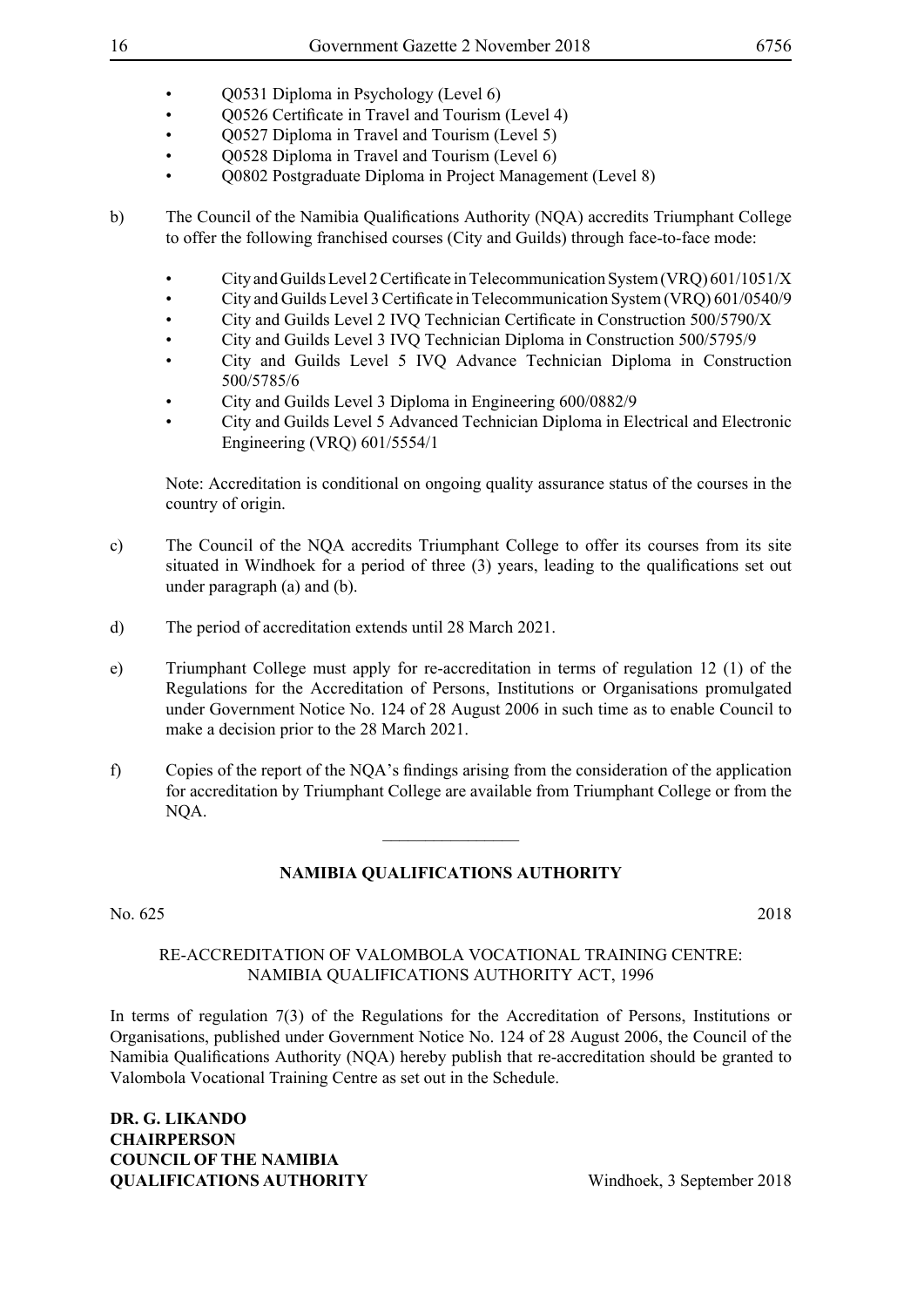- a) The Council of the Namibia Qualifications Authority (NQA) re-accredits Valombola Vocational Training Centre and the courses leading to the following NQF registered unit standard based qualifications through a face-to-face mode:
	- Q0044 National Vocational Certificate in General Construction (Level 1) (Plumbing)
	- O0045 National Vocational Certificate in General Construction (Level 2) (Plumbing)
	- Q0046 National Vocational Certificate in General Construction (Level 3) (Plumbing)
	- Q0031 National Vocational Certificate in Manufacturing (Joinery and Cabinet Making) (Level 1)
	- Q0032 National Vocational Certificate in Manufacturing (Joinery and Cabinet Making) (Level 2)
	- Q0033 National Vocational Certificate in Manufacturing (Joinery and Cabinet Making) (Level 3)
	- Q0035 National Vocational Certificate in Metal Fabrication (Level 1)
	- Q0036 National Vocational Certificate in Metal Fabrication (Level 2)
	- Q0038 National Vocational Certificate in Metal Fabrication (Level 3) (Welder)
	- Q0040 National Vocational Certificate in Business Services (Office Administration) (Level 1)
	- Q0041 National Vocational Certificate in Business Services (Office Administration) (Level 2)
	- Q0042 National Vocational Certificate in Business Services (Office Administration) (Level 3)
	- Q0022 National Vocational Certificate in General Construction (Level 1) (Bricklaying)
	- Q0023 National Vocational Certificate in General Construction (Level 2) (Bricklaying and Plastering)
	- Q0024 National Vocational Certificate in General Construction (Level 3) (Bricklaying and Plastering)
	- Q0026 National Vocational Certificate in Clothing Production (Level 1) (Domestic)
	- Q0027 National Vocational Certificate in Clothing Production (Level 2) (Industrial)
	- Q0028 National Vocational Certificate in Clothing Production (Level 3) (Industrial)
	- Q0018 National Vocational Certificate in Automotive Engineering (Automotive Mechanics) (level 1)
	- Q0019 National Vocational Certificate in Automotive Engineering (Automotive Mechanics) (level 2)
	- Q0020 National Vocational Certificate in Automotive Engineering (Automotive Mechanics) (level 3)
	- Q0001 National Vocational Certificate in Hospitality and Tourism (Front Office Operation) (level 2)
	- Q0008 National Vocational Certificate in Hospitality and Tourism (Front Office Operation) (level 3)
	- Q0002 National Vocational Certificate in Hospitality and Tourism (House Keeping Operation) (level 2)
	- Q0009 National Vocational Certificate in Hospitality and Tourism (House Keeping Operation) (level 3)
	- Q0003 National Vocational Certificate in Hospitality and Tourism (Food & Beverage Service Operation) (level 2)
	- Q00010 National Vocational Certificate in Hospitality and Tourism (Food and Beverage Service Operation) (level 3)
	- Q0004 National Vocational Certificate in Hospitality and Tourism (Food Preparation) (level 2)
	- Q00011 National Vocational Certificate in Hospitality and Tourism (Food Preparation) (level 3)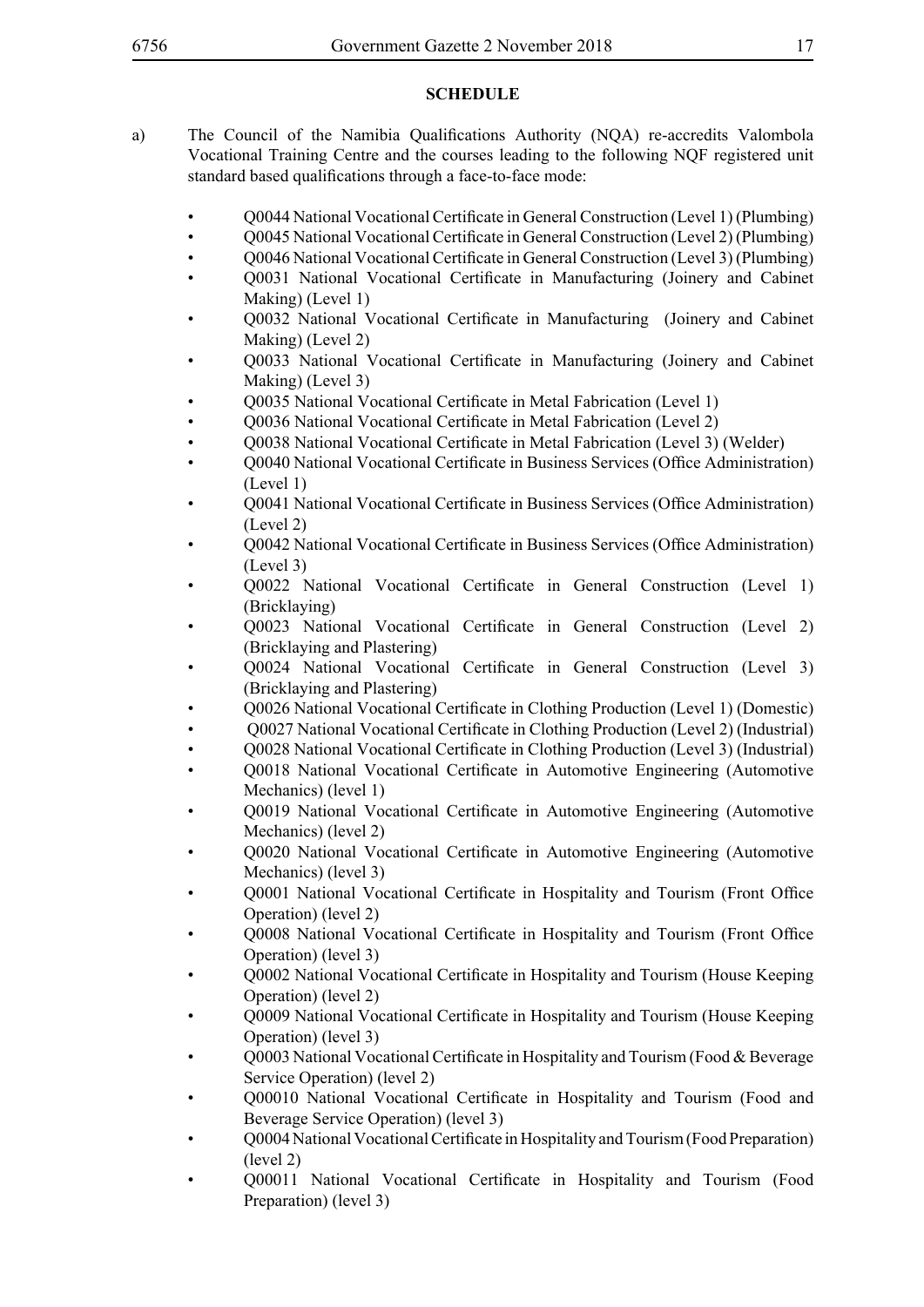- b) The Council of the NQA accredits Valombola Vocational Training Centre to offer its courses from its sites situated in Ongwediva and Oshakati for a period of three (3) years, leading to the qualifications set out under paragraph (a).
- c) The period of accreditation extends until 30 August 2021.
- d) Valombola Vocational Training Centre must apply for re-accreditation in terms of regulation 12 (1) of the Regulations for the Accreditation of Persons, Institutions or Organisations promulgated under Government Notice No. 124 of 28 August 2006 in such time as to enable Council to make a decision prior to the 30 August 2021.
- e) Copies of the report of the NQA's findings arising from the consideration of the application for accreditation by Valombola Vocational Training Centre are available from Valombola Vocational Training Centre or from the NQA.

 $\frac{1}{2}$ 

#### No. 626 2018

Re-Accreditation of On Track Learning Solutions Namibia cc: Namibia Qualifications Authority Act, 1996

In terms of regulation 7(3) of the Regulations for the Accreditation of Persons, Institutions or Organisations, published under Government Notice No. 124 of 28 August 2006, the Council of the Namibia Qualifications Authority (NQA) hereby publish that re-accreditation should be granted to On Track Learning Solutions Namibia cc as set out in the Schedule.

## **Dr. G. Likando Chairperson COUNCIL OF THE NAMIBIA QUALIFICATIONS AUTHORITY** Windhoek, 3 September 2018

#### **SCHEDULE**

a) The Council of the Namibia Qualifications Authority (NQA) re-accredits On Track Learning Solutions Namibia cc and the following franchised SAQA NQF registered unit standards through a face-to-face mode:

| <b>US</b><br><b>Number</b> | <b>Unit Standard Titles</b>                                                                           | <b>NQF</b><br>Level | <b>NOF</b><br><b>Credits</b> | <b>Last Date of</b><br><b>Enrolment</b> | <b>Last Date of</b><br>Achievement |
|----------------------------|-------------------------------------------------------------------------------------------------------|---------------------|------------------------------|-----------------------------------------|------------------------------------|
| 7237                       | standard<br>Provide<br>credit-based<br>a.<br>banking<br>solution<br>for<br>personal<br>customer       | 4                   | 10                           | 2016-06-30                              | 2019-06-30                         |
| 7223                       | Provide banking-related information<br>services                                                       | 4                   | $\overline{4}$               | 2016-06-30                              | 2019-06-30                         |
| 7179                       | Provide banking-related<br>customer<br>service in given situations                                    |                     |                              | 2016-06-30                              | 2019-06-30                         |
| 7240                       | Provide standard home loan finance<br>for a personal banking customer                                 | $\overline{4}$      | 12                           | 2016-06-30                              | 2019-06-30                         |
| 7242                       | banking<br>Provide<br>the<br>personal<br>customer with a standard; asset-<br>based financial solution | 4                   | 8                            | 2016-06-30                              | 2019-06-30                         |

#### **Registered Banking Related Unit Standards (SAQA)**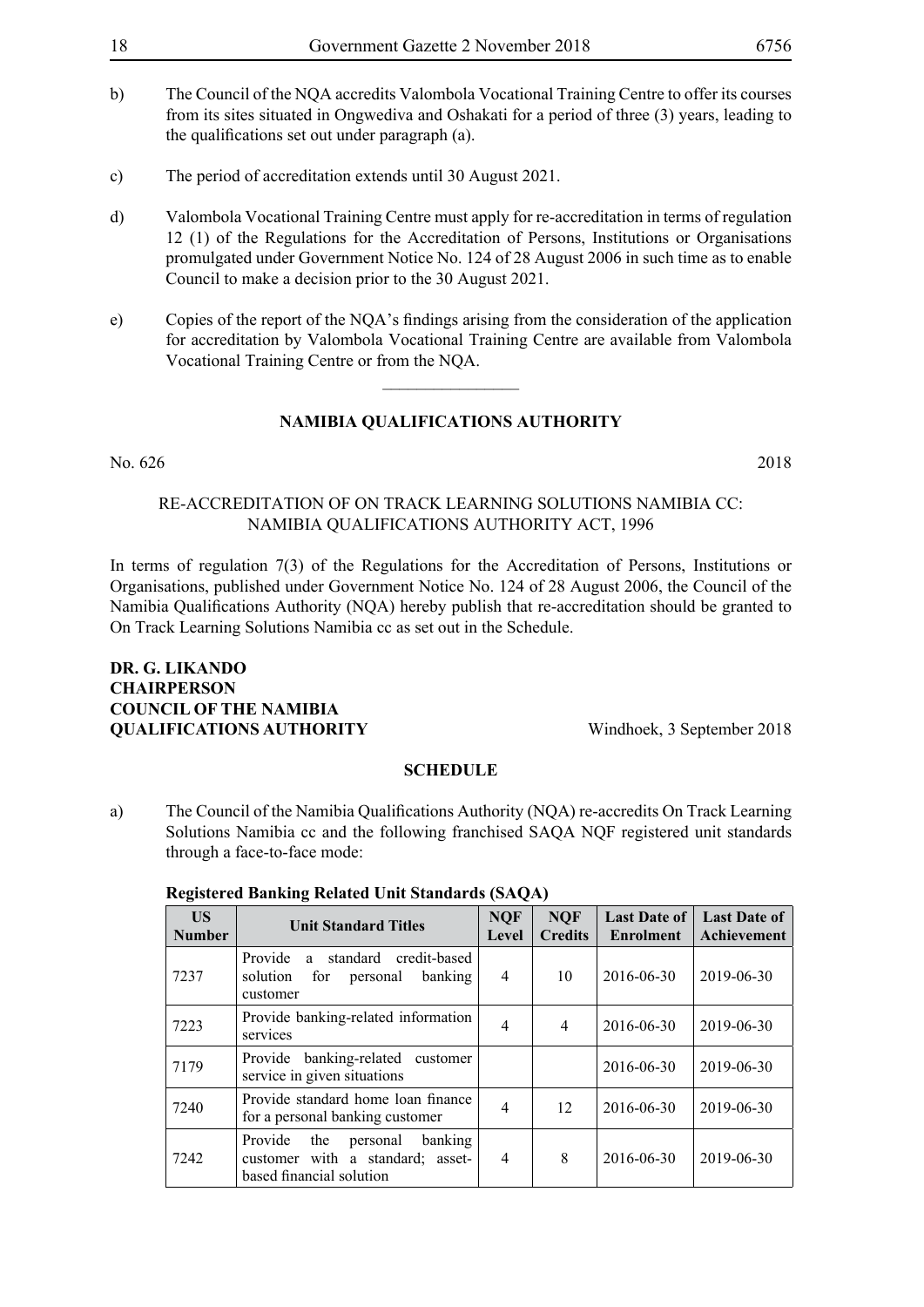| 7355  | Prepare a banking-related business<br>credit proposal for the relevant<br>authority                                                                                                                      | 5              | 16 | 2016-06-30 | 2019-06-30 |
|-------|----------------------------------------------------------------------------------------------------------------------------------------------------------------------------------------------------------|----------------|----|------------|------------|
| 7786  | Operate a Computer                                                                                                                                                                                       | $\overline{2}$ | 5  | 2016-06-30 | 2019-06-30 |
| 7153  | and<br>finalize<br>Prepare<br>finance<br>documentation for safekeeping in a<br>banking environment                                                                                                       | 3              | 48 | 2016-06-30 | 2019-06-30 |
| 7357  | Produce and present banking-related<br>sales solutions                                                                                                                                                   | 5              | 15 | 2016-06-30 | 2019-06-30 |
| 12749 | administer financial<br>Process and<br>applications for moveable assets<br>(personal)                                                                                                                    | 3              | 10 | 2016-06-30 | 2019-06-30 |
| 13399 | Perform bond market calculations                                                                                                                                                                         | $\overline{4}$ | 8  | 2016-06-30 | 2019-06-30 |
| 12761 | Demonstrate an understanding of<br>macroeconomic principles as they<br>apply to the South African business<br>environment                                                                                | $\overline{4}$ | 8  | 2016-06-30 | 2019-06-30 |
| 7470  | Work with a wide range of patterns<br>and inverses of functions and solve<br>related problems                                                                                                            | 4              | 6  | 2016-06-30 | 2019-06-30 |
| 13424 | Collect and manage loans                                                                                                                                                                                 | 3              | 8  | 2016-06-30 | 2019-06-30 |
| 7349  | Structure a banking-related financial<br>solution to meet an agricultural<br>business need                                                                                                               | 5              | 20 | 2016-06-30 | 2019-06-30 |
| 7352  | Structure a banking-related asset-<br>based solution to meet a business<br>need                                                                                                                          | 5              | 16 | 2016-06-30 | 2019-06-30 |
| 7226  | Identify credit risk when preparing<br>and recommending new proposals in<br>a banking environment                                                                                                        | $\overline{4}$ | 25 | 2016-06-30 | 2019-06-30 |
| 7231  | Establish<br>banking<br>a<br>personal<br>customer's financial situation                                                                                                                                  | 4              | 3  | 2016-06-30 | 2019-06-30 |
| 7254  | Establish and develop banking sales<br>client relationships                                                                                                                                              | $\overline{4}$ | 15 | 2016-06-30 | 2019-06-30 |
| 7344  | Assess and finalize credit application<br>for an individual; sole proprietorship<br>and a partnership in a banking<br>environment                                                                        | 5              | 45 | 2016-06-30 | 2019-06-30 |
| 7343  | Assess and finalize credit application<br>for a corporate; club; association or<br>trust in a banking environment                                                                                        | 5              | 50 | 2016-06-30 | 2019-06-30 |
| 7172  | Adhere to the fundamental legal<br>requirements when taking in and<br>processing documents for opening<br>and operating a banking account for<br>an individual, sole proprietorship and<br>a partnership | 3              | 12 | 2016-06-30 | 2019-06-30 |
| 7205  | Adherence to the legal requirements<br>and processing<br>when taking in<br>documents for opening and operating<br>banking account for a club<br>a<br>Association or a Trust                              | $\overline{4}$ | 25 | 2016-06-30 | 2016-06-30 |
| 7204  | Adhere to the fundamental legal<br>requirements when taking in and<br>processing documents for opening<br>and operating a banking account for<br>a Corporate                                             | $\overline{4}$ | 25 | 2016-06-30 | 2019-06-30 |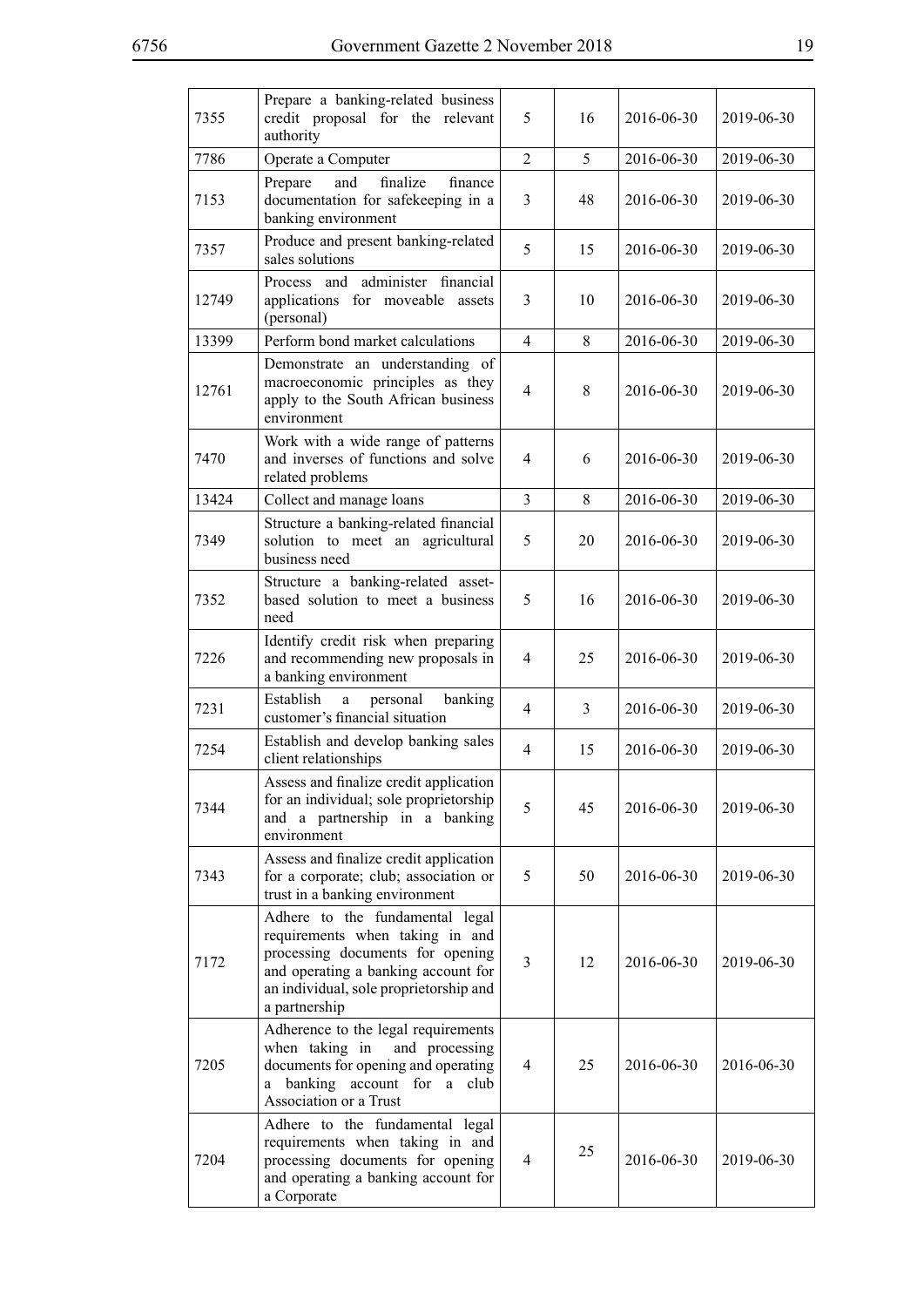| 9302   | Access information in order to<br>respond to client enquiries in a<br>financial services environment                                                                                                                                                    | 2              | 5              | 2016-06-30 | 2019-06-30 |
|--------|---------------------------------------------------------------------------------------------------------------------------------------------------------------------------------------------------------------------------------------------------------|----------------|----------------|------------|------------|
| 9303   | Communicate verbally with clients<br>in a financial environment                                                                                                                                                                                         | $\mathfrak{Z}$ | 3              | 2016-06-30 | 2019-06-30 |
| 7150   | Capture mortgage loan application<br>details in a banking environment                                                                                                                                                                                   | 3              | 20             | 2016-06-30 | 2019-06-30 |
| 7177   | Attend to customer enquiries face-to-<br>face and telephonically in a banking<br>environment                                                                                                                                                            | 3              | 4              | 2016-06-30 | 2019-06-30 |
| 7345   | the<br>banking-related<br>Determine<br>financial needs of a business                                                                                                                                                                                    | 5              | 20             | 2016-06-30 | 2019-06-30 |
| 7234   | Conduct an analysis of a personal<br>banking customer's financial position                                                                                                                                                                              | $\overline{2}$ | 2              | 2016-06-30 | 2019-06-30 |
| 12750  | Manage security documentation in<br>an asset based financing environment                                                                                                                                                                                | 3              | 12             | 2016-06-30 | 2019-06-30 |
| 12417  | estimate<br>$\&$<br>calculate<br>Measure,<br>quantities<br>$\&$<br>physical<br>explore,<br>critique<br>$\&$<br>geometrical<br>prove<br>relationships in 2 and 3 dimensional<br>space in live and workplace of adult<br>with increasing responsibilities | $\overline{4}$ | $\overline{4}$ | 2016-06-30 | 2019-06-30 |
| 114740 | Manage working capital                                                                                                                                                                                                                                  | 4              | 5              | 2016-06-30 | 2019-06-30 |
| 10388  | Interpret basic financial statements                                                                                                                                                                                                                    | $\overline{2}$ | 3              | 2016-06-30 | 2019-06-30 |
| 12756  | and administer financial<br><b>Process</b><br>applications for moveable assets<br>(Corporate)                                                                                                                                                           | 4              | $\overline{4}$ | 2016-06-30 | 2019-06-30 |
| 13300  | Present the factual requirements of<br>mortgage finance options                                                                                                                                                                                         | 5              | 10             | 2016-06-30 | 2019-06-30 |
| 12758  | Perform<br>mathematical<br>basic<br>calculations in a banking environment                                                                                                                                                                               | 3              | $\overline{4}$ | 2016-06-30 | 2019-06-30 |
| 12759  | Provide<br>after-sales<br>customer<br>service in an asset based financing<br>environment                                                                                                                                                                | 4              | 9              | 2016-06-30 | 2019-06-30 |
| 116940 | Use Graphical User Interface (GUI)-<br>based spreadsheet application to<br>solve a given problem                                                                                                                                                        | 3              | 6              | 2016-06-30 | 2019-06-30 |
| 116945 | Use electronic mail to send and<br>receive messages                                                                                                                                                                                                     | $\overline{2}$ | $\overline{2}$ | 2016-06-30 | 2019-06-30 |
| 116938 | Use Graphical User Interface (GUI)-<br>based processor to create and edit<br>documents                                                                                                                                                                  | 1              | $\overline{4}$ | 2016-06-30 | 2019-06-30 |
| 117156 | Interpret basic financial statements                                                                                                                                                                                                                    | 4              | $\overline{4}$ | 2016-06-30 | 2019-06-30 |
| 242593 | South<br>Explain<br>African<br>money<br>laundering<br>legislation<br>and<br>the<br>implications<br>accountable<br>for<br>institutions in transacting with clients                                                                                       | 4              | 3              | 2016-06-30 | 2019-06-30 |
| 114759 | Conduct an analysis of a personal<br>banking customer's financial position                                                                                                                                                                              | $\overline{4}$ | 8              | 2016-06-30 | 2019-06-30 |
| 12753  | Carry out asset based financing<br>activities on the computer system                                                                                                                                                                                    | 3              | 5              | 2016-06-30 | 2019-06-30 |
| 13999  | Demonstrate an understanding of<br>basic accounting practices                                                                                                                                                                                           | 1              | $\overline{4}$ | 2016-06-30 | 2019-06-30 |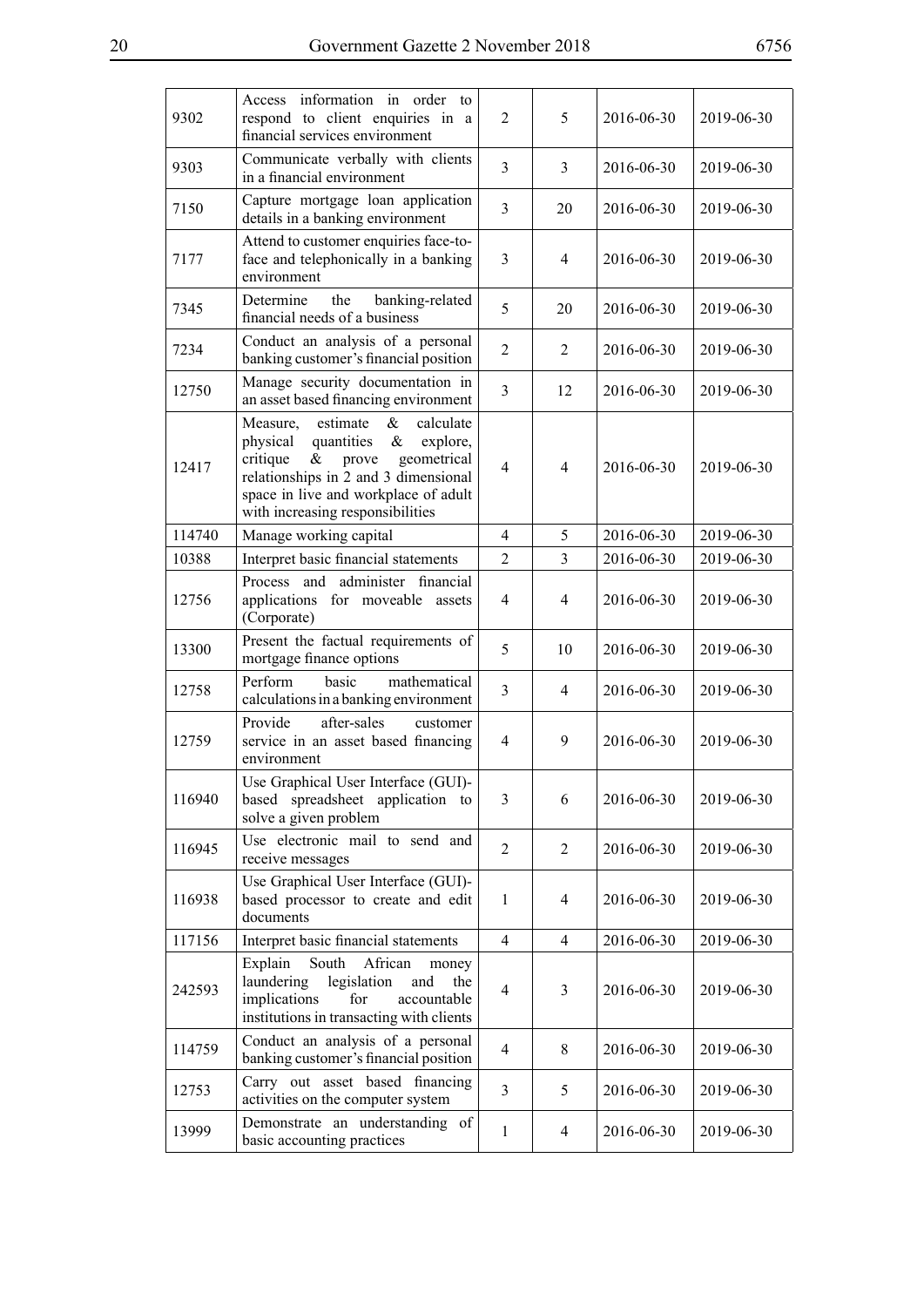| 12757 | Demonstrate an understanding of the<br>legal and professional requirements<br>pertaining to the asset based financing<br>environment | 3              | 12             | 2016-06-30 | 2019-06-30 |
|-------|--------------------------------------------------------------------------------------------------------------------------------------|----------------|----------------|------------|------------|
| 13415 | knowledge<br>Demonstrate<br>and<br>understanding of ownership<br>of<br>property relevant to mortgage finance                         | $\overline{4}$ | $\overline{4}$ | 2016-06-30 | 2019-06-30 |
| 13403 | knowledge<br>Demonstrate<br>and<br>understanding of property concepts<br>associated with mortgage finance                            | 4              | 6              | 2016-06-30 | 2019-06-30 |
| 13302 | Guide<br>through<br>borrower<br>a<br>applications for a mortgage loan                                                                | 5              | 6              | 2016-06-30 | 2019-06-30 |

| Registered Education, Training and Development related Unit Standards (SAQA) |  |  |
|------------------------------------------------------------------------------|--|--|
|                                                                              |  |  |

| <b>US</b><br><b>Number</b> | <b>Unit Standard Titles</b>                                                                                                                           | <b>NQF</b><br>Level | <b>NQF</b><br><b>Credits</b> | <b>Last Date of</b><br><b>Enrolment</b> | <b>Last Date of</b><br><b>Achievement</b> |
|----------------------------|-------------------------------------------------------------------------------------------------------------------------------------------------------|---------------------|------------------------------|-----------------------------------------|-------------------------------------------|
| 117865                     | Assist and support learners to<br>manage their learning experiences                                                                                   | Level<br>4          | 5                            | 2016-06-30                              | 2020-06-30                                |
| 15227                      | Conduct skills development<br>administration in an organization                                                                                       | Level<br>4          | 4                            | 2016-06-30                              | 2020-06-30                                |
| 123396                     | Define target audience profiles and<br>skills gaps                                                                                                    | Level<br>4          | 6                            | 2016-06-30                              | 2020-06-30                                |
| 15237                      | Build teams to meet set goals and<br>objectives                                                                                                       | Level<br>5          | 3                            | 2016-06-30                              | 2020-06-30                                |
| 115753                     | Conduct outcomes-based assessment                                                                                                                     | Level<br>5          | 15                           | 2016-06-30                              | 2020-06-30                                |
| 114924                     | Demonstrate understanding of<br>the outcomes-based education<br>and training approach within the<br>context of a National Qualifications<br>Framework | Level<br>5          | 5                            | 2016-06-30                              | 2020-06-30                                |
| 123397                     | Evaluate a learning intervention<br>using given evaluation instruments                                                                                | Level<br>5          | 10                           | 2016-06-30                              | 2020-06-30                                |
| 117871                     | Facilitate learning using a variety of<br>given methodologies                                                                                         | Level<br>5          | 10                           | 2016-06-30                              | 2020-06-30                                |
| 123398                     | Facilitate the transfer and<br>application of learning in the<br>workplace                                                                            | Level<br>5          | 5                            | 2016-06-30                              | 2020-06-30                                |
| 117874                     | Guide learners about their learning,<br>assessment and recognition<br>opportunities                                                                   | Level<br>5          | 6                            | 2016-06-30                              | 2020-06-30                                |
| 15233                      | Harness diversity and build on<br>strengths of a diverse working<br>environment                                                                       | Level<br>5          | 3                            | 2016-06-30                              | 2020-06-30                                |
| 10294                      | Identify and respond to learners<br>with special needs and barriers to<br>learning                                                                    | Level<br>5          | 10                           | 2016-06-30                              | 2020-06-30                                |
| 15221                      | Provide information and advice<br>regarding skills development and<br>related issues                                                                  | Level<br>5          | 4                            | 2016-06-30                              | 2020-06-30                                |
| 115792                     | Access, process, adapt and use data<br>from a wide range of texts                                                                                     | Level<br>5          | 5                            | 2016-06-30                              | 2020-06-30                                |
| 115789                     | Sustain oral interaction across a<br>wide range of contexts and critically<br>evaluate spoken texts                                                   | Level<br>5          | 5                            | 2016-06-30                              | 2020-06-30                                |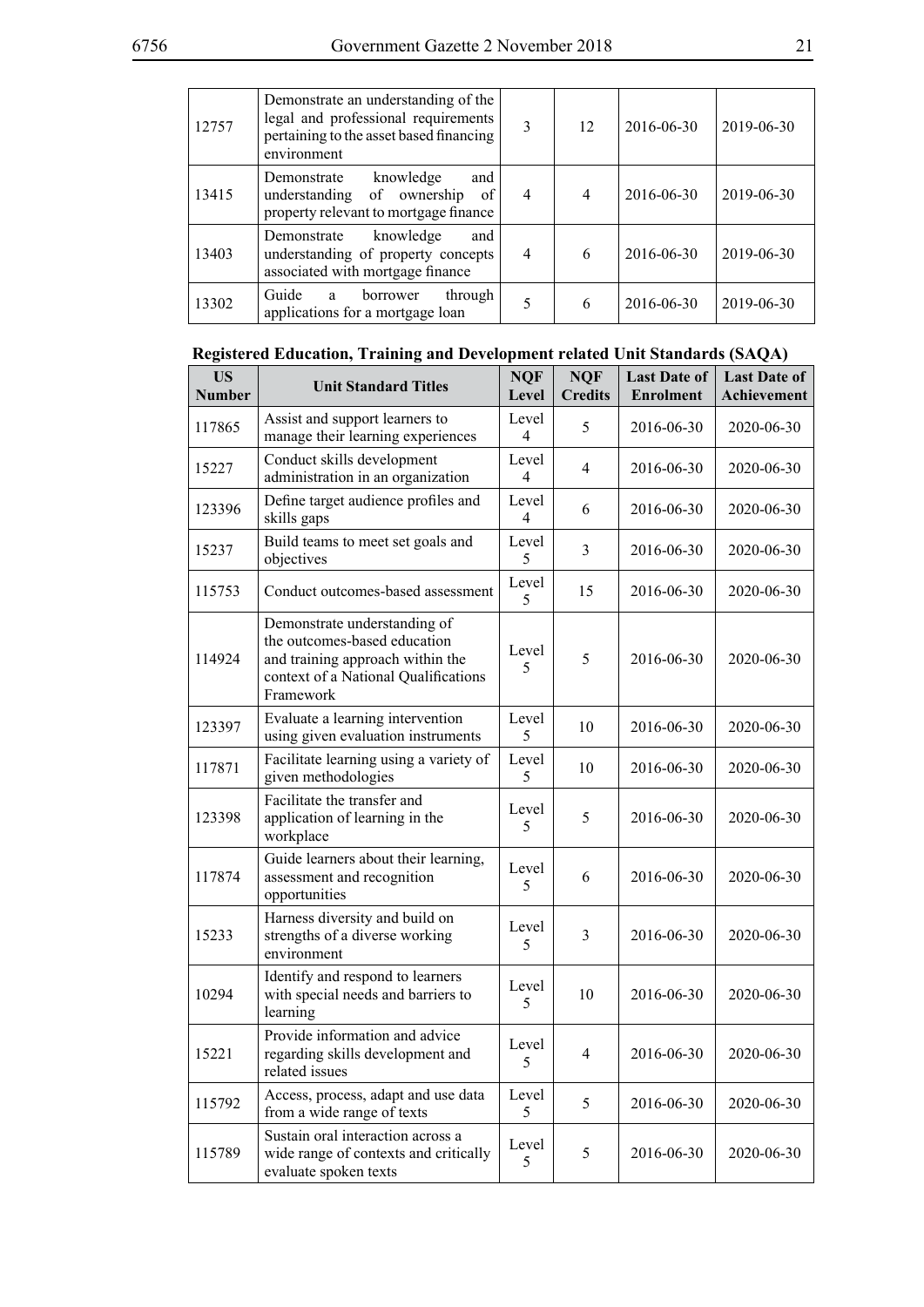| 115791 | Use language and communication<br>strategies for vocational and<br>occupational learning                                                      | Level<br>5              | 5              | 2016-06-30 | 2020-06-30 |
|--------|-----------------------------------------------------------------------------------------------------------------------------------------------|-------------------------|----------------|------------|------------|
| 115790 | Write and present for a wide range<br>of purposes, audiences and contexts                                                                     | Level<br>5              | 5              | 2016-06-30 | 2020-06-30 |
| 114884 | Co-ordinate the improvement of<br>productivity within a functional unit                                                                       | Level<br>$\overline{4}$ | 8              | 2016-06-30 | 2020-06-30 |
| 115076 | Deliver a monologue for a known<br>audience on a familiar topic using<br>South African Sign Language                                          | Level<br>4              | 10             | 2016-06-30 | 2020-06-30 |
| 115073 | Demonstrate knowledge of Deaf<br>culture, the Deaf community and<br>technology, services and education<br>for the Deaf in South Africa        | Level<br>4              | 8              | 2016-06-30 | 2020-06-30 |
| 115078 | Demonstrate the production and<br>reception of regional South African<br>Fingerspelling                                                       | Level<br>4              | $\overline{4}$ | 2016-06-30 | 2020-06-30 |
| 115074 | Engage in short conversations with<br>a Deaf person on a familiar topic<br>using SASL                                                         | Level<br>4              | 6              | 2016-06-30 | 2020-06-30 |
| 115077 | Give and ask for directions to places<br>and locations, using South African<br>Sign Language                                                  | Level<br>4              | 4              | 2016-06-30 | 2020-06-30 |
| 114878 | Identify and measure the factors that<br>influence productivity                                                                               | Level<br>4              | 10             | 2016-06-30 | 2020-06-30 |
| 115075 | Inform and explain about simple<br>arrangements and processes using<br>South African Sign Language                                            | Level<br>4              | 10             | 2016-06-30 | 2020-06-30 |
| 115079 | Perform everyday communicative<br>tasks using South African Sign<br>Language                                                                  | Level<br>4              | $\overline{4}$ | 2016-06-30 | 2020-06-30 |
| 119274 | Select learning support materials<br>and assistive technology for<br>inclusive settings                                                       | Level<br>4              | 12             | 2016-06-30 | 2020-06-30 |
| 119721 | Support marginalized, "at risk" and<br>vulnerable individuals and groups<br>and identify appropriate referral<br>services                     | Level<br>4              | 8              | 2016-06-30 | 2020-06-30 |
| 15228  | Advise on the establishment<br>and implementation of a quality<br>management system for skills<br>development practices in an<br>organization | Level<br>5              | 10             | 2016-06-30 | 2020-06-30 |
| 15232  | Coordinate planned skills<br>development interventions in an<br>organization                                                                  | Level<br>5              | 6              | 2016-06-30 | 2020-06-30 |
| 119665 | Demonstrate understanding of<br>the concept of human rights and<br>democracy and its application in<br>society                                | Level<br>5              | 12             | 2016-06-30 | 2020-06-30 |
| 15217  | Develop an organizational training<br>and development plan                                                                                    | Level<br>5              | 6              | 2016-06-30 | 2020-06-30 |
| 117092 | Develop learning styles for<br>facilitation of learning of people<br>who are blind or partially sighted                                       | Level<br>5              | 15             | 2016-06-30 | 2020-06-30 |
| 123394 | Develop outcomes-based learning<br>programmes                                                                                                 | Level<br>5              | 10             | 2016-06-30 | 2020-06-30 |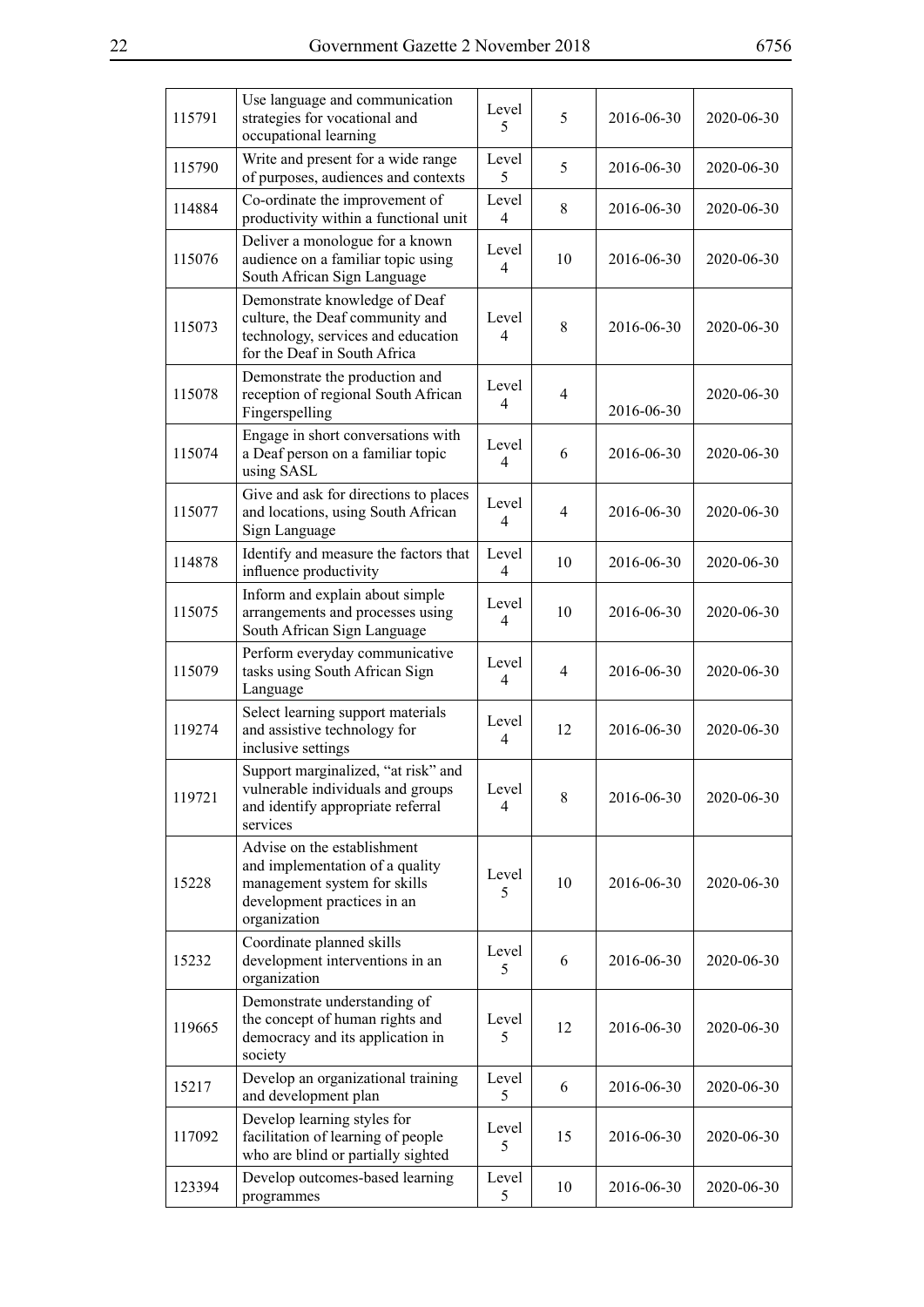| 15224  | Empower team members through<br>recognizing strengths, encouraging<br>participation in decision making and<br>delegating tasks | Level<br>5 | $\overline{4}$ | 2016-06-30 | 2020-06-30 |
|--------|--------------------------------------------------------------------------------------------------------------------------------|------------|----------------|------------|------------|
| 114226 | Interpret and manage conflicts<br>within the workplace                                                                         | Level<br>5 | 8              | 2016-06-30 | 2020-06-30 |
| 114925 | Manage learner information using<br>an information management system                                                           | Level<br>5 | 4              | 2016-06-30 | 2020-06-30 |
| 10171  | Manage the capture, storage and<br>retrieval of human resources<br>information using an information<br>system                  | Level<br>5 | $\overline{3}$ | 2016-06-30 | 2020-06-30 |
| 11906  | Manage the design, development<br>and review of a human resource<br>information system                                         | Level<br>5 | 3              | 2016-06-30 | 2020-06-30 |
| 252041 | Promote a learning culture in an<br>organization                                                                               | Level<br>5 | 5              | 2016-06-30 | 2020-06-30 |
| 15222  | Promote a learning culture in an<br>organization                                                                               | Level<br>5 | $\overline{3}$ | 2016-06-30 | 2020-06-30 |
| 12996  | Record, analyze and prepare cost<br>information                                                                                | Level<br>5 | 10             |            | 2020-06-30 |
| 12140  | Recruit and select candidates to fill<br>defined positions                                                                     | Level<br>5 | 9              | 2016-06-30 | 2020-06-30 |
| 10146  | Supervise a project team of a<br>developmental project to deliver<br>project objectives                                        | Level<br>5 | 14             | 2016-06-30 | 2020-06-30 |
| 120388 | Supervise a project team of a small<br>project to deliver project objectives                                                   | Level<br>5 | 14             | 2016-06-30 | 2020-06-30 |
| 15218  | Conduct an analysis to determine<br>outcomes of learning for skills<br>development and other purposes                          | Level<br>6 | 4              | 2016-06-30 | 2020-06-30 |
| 115759 | Conduct moderation of outcomes-<br>based assessments                                                                           | Level<br>6 | 10             | 2016-06-30 | 2020-06-30 |
| 117856 | Define standards for assessment,<br>education, training, and<br>development                                                    | Level<br>6 | 8              | 2016-06-30 | 2020-06-30 |
| 115802 | Demonstrate knowledge of the<br>structure of South African Sign<br>Language                                                    | Level<br>6 | 6              | 2016-06-30 | 2020-06-30 |
| 115755 | Design and develop outcomes-based<br>assessments                                                                               | Level<br>6 | 10             | 2016-06-30 | 2020-06-30 |
| 117858 | Design and develop qualifications<br>for assessment, education, training<br>and development                                    | Level<br>6 | 6              | 2016-06-30 | 2020-06-30 |
| 123401 | Design outcomes-based learning<br>programmes                                                                                   | Level<br>6 | 15             | 2016-06-30 | 2020-06-30 |
| 10305  | Devise interventions for learners<br>who have special needs                                                                    | Level<br>6 | 16             | 2016-06-30 | 2020-06-30 |
| 123400 | Evaluate and promote education<br>training and development (ETD)<br>providers, services and products for<br>organizational use | Level<br>6 | 5              | 2016-06-30 | 2020-06-30 |
| 115810 | Interview a Deaf person using South<br>African Sign Language                                                                   | Level<br>6 | $\overline{4}$ | 2016-06-30 | 2020-06-30 |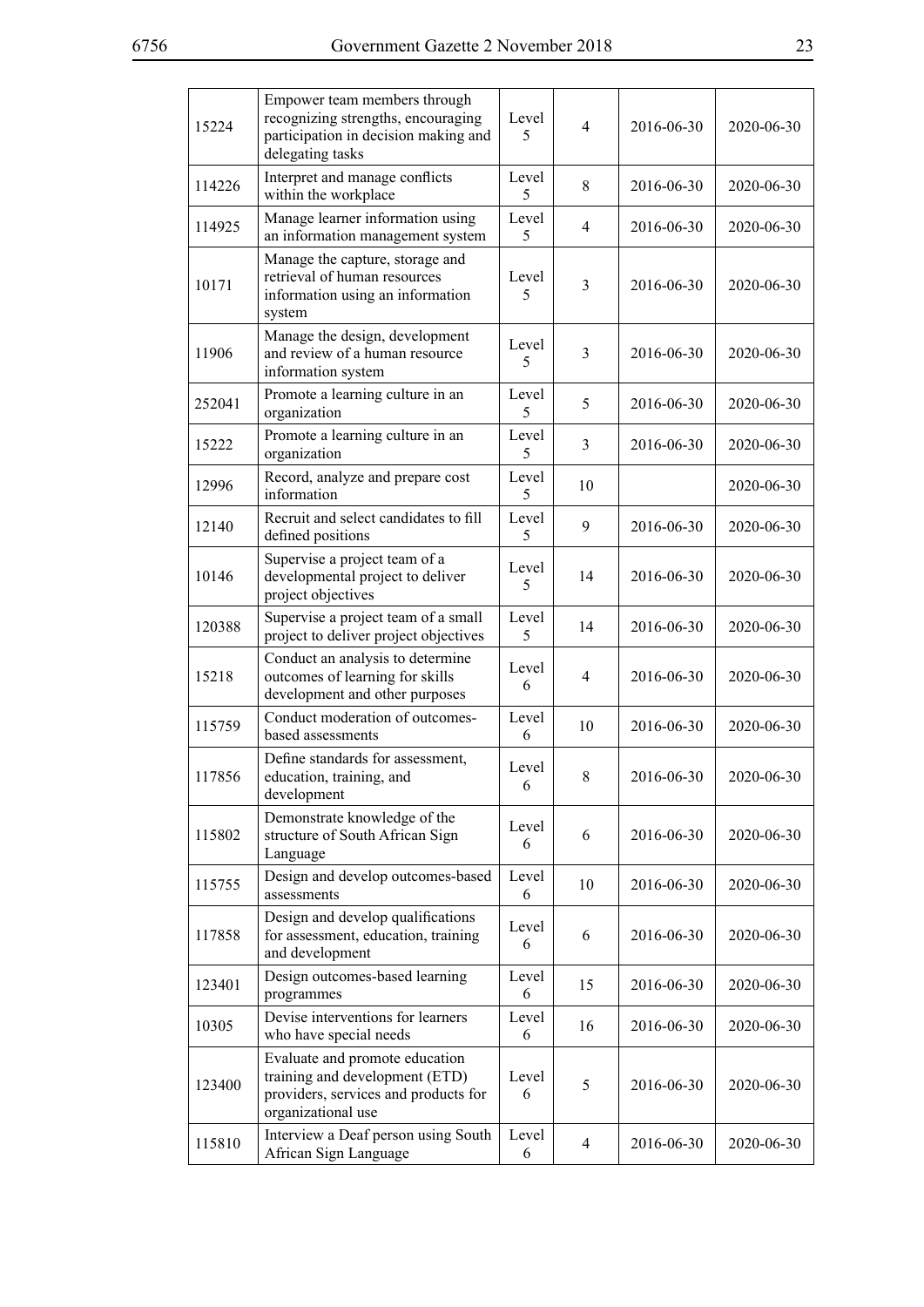| ID            | <b>Unit Standard Title</b>                                                                                                                            | <b>NQF</b><br>Level     | <b>NQF</b><br><b>Credits</b> | <b>Last Date of</b><br><b>Enrolment</b> | <b>Last Date of</b><br>Achievement |
|---------------|-------------------------------------------------------------------------------------------------------------------------------------------------------|-------------------------|------------------------------|-----------------------------------------|------------------------------------|
| 117865        | Assist and support learners to<br>manage their learning experiences                                                                                   | Level<br>4              | 5                            | 2016-06-30                              | 2020-06-30                         |
| 123396        | Define target audience profiles and<br>skills gaps                                                                                                    | Level<br>4              | 6                            | 2016-06-30                              | 2020-06-30                         |
| <u>115753</u> | Conduct outcomes-based assessment                                                                                                                     | Level<br>5              | 15                           | 2016-06-30                              | 2020-06-30                         |
| 114924        | Demonstrate understanding of<br>the outcomes-based education<br>and training approach within the<br>context of a National Qualifications<br>Framework | Level<br>5              | 5                            | 2016-06-30                              | 2020-06-30                         |
| 123397        | Evaluate a learning intervention<br>using given evaluation instruments                                                                                | Level<br>5              | 10                           | 2016-06-30                              | 2020-06-30                         |
| 117871        | Facilitate learning using a variety of<br>given methodologies                                                                                         | Level<br>5              | 10                           | 2016-06-30                              |                                    |
| 117874        | Guide learners about their learning,<br>assessment and recognition<br>opportunities                                                                   | Level<br>5              | 6                            | 2016-06-30                              | 2020-06-30                         |
| 15221         | Provide information and advice<br>regarding skills development and<br>related issues                                                                  | Level<br>5              | $\overline{4}$               | 2016-06-30                              | 2020-06-30                         |
| 115789        | Sustain oral interaction across a<br>wide range of contexts and critically<br>evaluate spoken texts                                                   | Level<br>5              | 5                            | 2016-06-30                              | 2020-06-30                         |
| 115790        | Write and present for a wide range<br>of purposes, audiences and contexts                                                                             | Level<br>5              | 5                            | 2016-06-30                              | 2020-06-30                         |
| 15227         | Conduct skills development<br>administration in an organization                                                                                       | Level<br>4              | $\overline{4}$               |                                         | 2020-06-30                         |
| 110506        | Demonstrate and apply knowledge<br>and understanding of the basic<br>components and fundamental skills<br>of effective communication                  | Level<br>$\overline{4}$ | $\overline{4}$               | 2016-06-30                              | 2020-06-30                         |
| 15232         | Coordinate planned skills<br>development interventions in an<br>organization                                                                          | Level<br>5              | 6                            | 2016-06-30                              | 2020-06-30                         |
| 119665        | Demonstrate understanding of<br>the concept of human rights and<br>democracy and its application in<br>society                                        | Level<br>5              | 12                           | 2016-06-30                              | 2020-06-30                         |
| <u>15217</u>  | Develop an organisational training<br>and development plan                                                                                            | Level<br>5              | 6                            | 2016-06-30                              | 2020-06-30                         |
| 123394        | Develop outcomes-based learning<br>programmes                                                                                                         | Level<br>5              | 10                           | 2016-06-30                              | 2020-06-30                         |
| 123398        | Facilitate the transfer and<br>application of learning in the<br>workplace                                                                            | Level<br>5              | 5                            | 2016-06-30                              | 2020-06-30                         |
| 10294         | Identify and respond to learners<br>with special needs and barriers to<br>learning                                                                    | Level<br>5              | 10                           | 2016-06-30                              | 2020-06-30                         |
| 252041        | Promote a learning culture in an<br>organization                                                                                                      | Level<br>5              | 5                            | 2016-06-30                              | 2020-06-30                         |
| 15222         | Promote a learning culture in an<br>organization                                                                                                      | Level<br>5              | 3                            | 2016-06-30                              | 2020-06-30                         |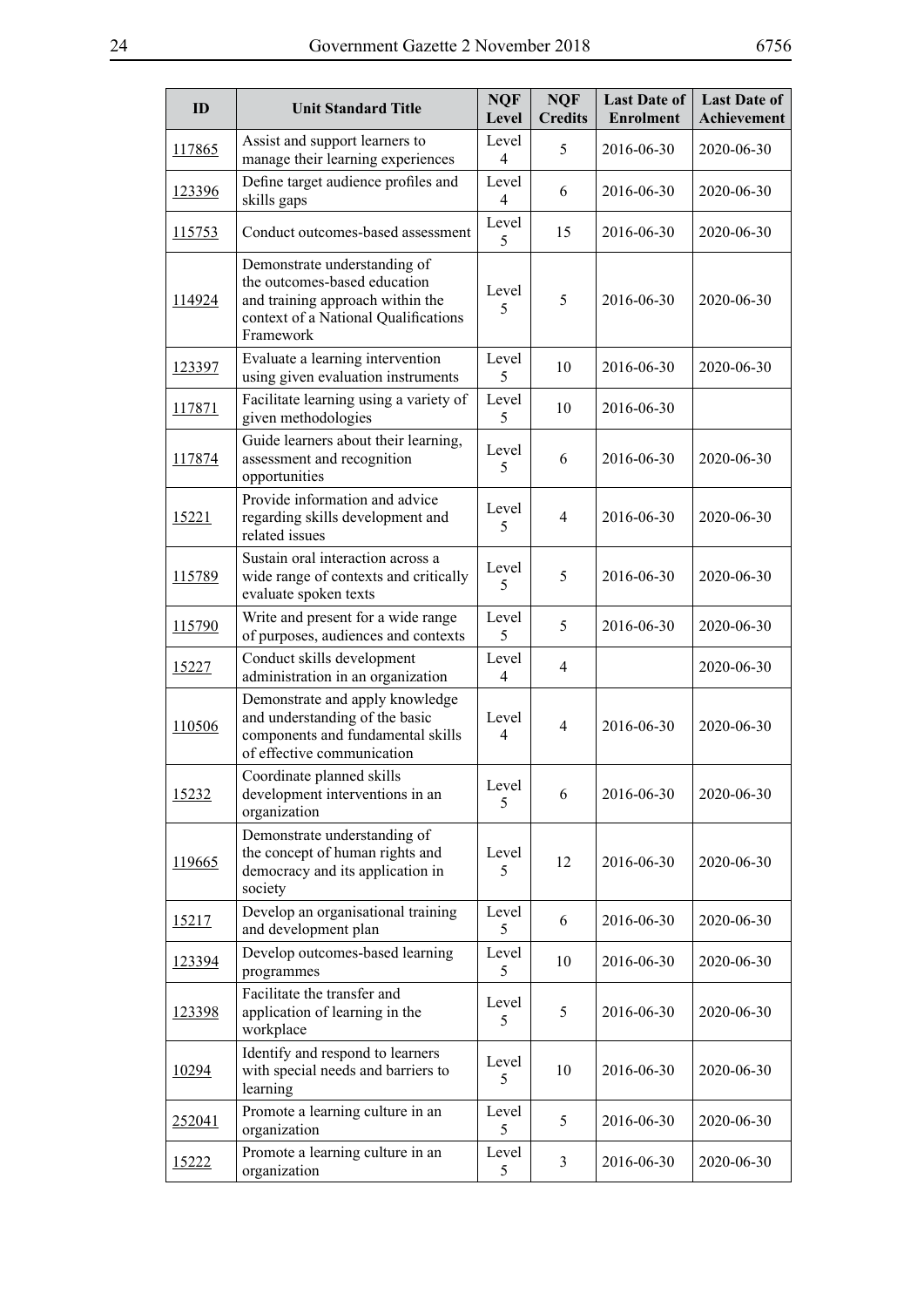| <u>15218</u> | Conduct an analysis to determine<br>outcomes of learning for skills<br>development and other purposes                          | Level<br>6 | $\overline{4}$ | 2016-06-30 | $2020 - 06 - 30$ |
|--------------|--------------------------------------------------------------------------------------------------------------------------------|------------|----------------|------------|------------------|
| 115759       | Conduct moderation of outcomes-<br>based assessments                                                                           | Level<br>6 | 10             | 2016-06-30 | $2020 - 06 - 30$ |
| 123401       | Design outcomes-based learning<br>programmes                                                                                   | Level<br>6 | 15             | 2016-06-30 | 2020-06-30       |
| 10305        | Devise interventions for learners<br>who have special needs                                                                    | Level<br>6 | 16             | 2016-06-30 | $2020 - 06 - 30$ |
| 123400       | Evaluate and promote education<br>training and development (ETD)<br>providers, services and products for<br>organizational use | Level<br>6 | 5              | 2016-06-30 | 2020-06-30       |

- b) The Council of the NQA accredits On Track Learning Solutions Namibia cc to offer its courses from its site situated in Windhoek for a period of three (3) years, leading to the qualifications set out under paragraph (a).
- c) The period of accreditation extends until 30 August 2021.
- d) Accreditation is conditional on ongoing quality assurance status of the courses in the country of origin. The awarding body is stated as Bank SETA in South Africa.
- e) On Track Learning Solutions Namibia cc must apply for re-accreditation in terms of regulation 12 (1) of the Regulations for the Accreditation of Persons, Institutions or Organisations promulgated under Government Notice No. 124 of 28 August 2006 in such time as to enable Council to make a decision prior to the 30 August 2021.
- f) Copies of the report of the NQA's findings arising from the consideration of the application for accreditation by On Track Learning Solutions Namibia cc are available from On Track Learning Solutions Namibia cc or from the NQA.

 $\frac{1}{2}$ 

#### **NAMIBIA QUALIFICATIONS AUTHORITY**

No. 627 2018

## REGISTRATION AND RE-REGISTRATION OF THE QUALIFICATIONS IN SCIENCE; HUMAN NUTRITION AND BUSINESS PROCESS MANAGEMENT; ECONOMICS; JOURNALISM AND MEDIA TECHNOLOGY; INFORMATION AND COMMUNICATION TECHNOLOGY POLICY AND REGULATION; EMERGENCY MEDICAL CARE; MANAGEMENT; FROM THE NAMIBIA UNIVERSITY OF SCIENCE AND TECHNOLOGY (NUST) ON THE NATIONAL QUALIFICATIONS FRAMEWORK: REGULATIONS SETTING UP NATIONAL QUALIFICATIONS FRAMEWORK, 2006

Under regulation 9(2) of the Regulations Setting up the National Qualifications Framework for Namibia, published under Government Notice No. 125 of 28 August 2006, the Council of the Namibia Qualifications Authority (NQA) hereby publishes its approval of qualifications in Science; Human Nutrition and Business Process Management; Economics; Journalism and Media Technology; Information and Communication Technology Policy and Regulation; Emergency Medical Care; Management and the registration and re-registration thereof onto the National Qualifications Framework made on 30 August 2018 as set out in the Schedule.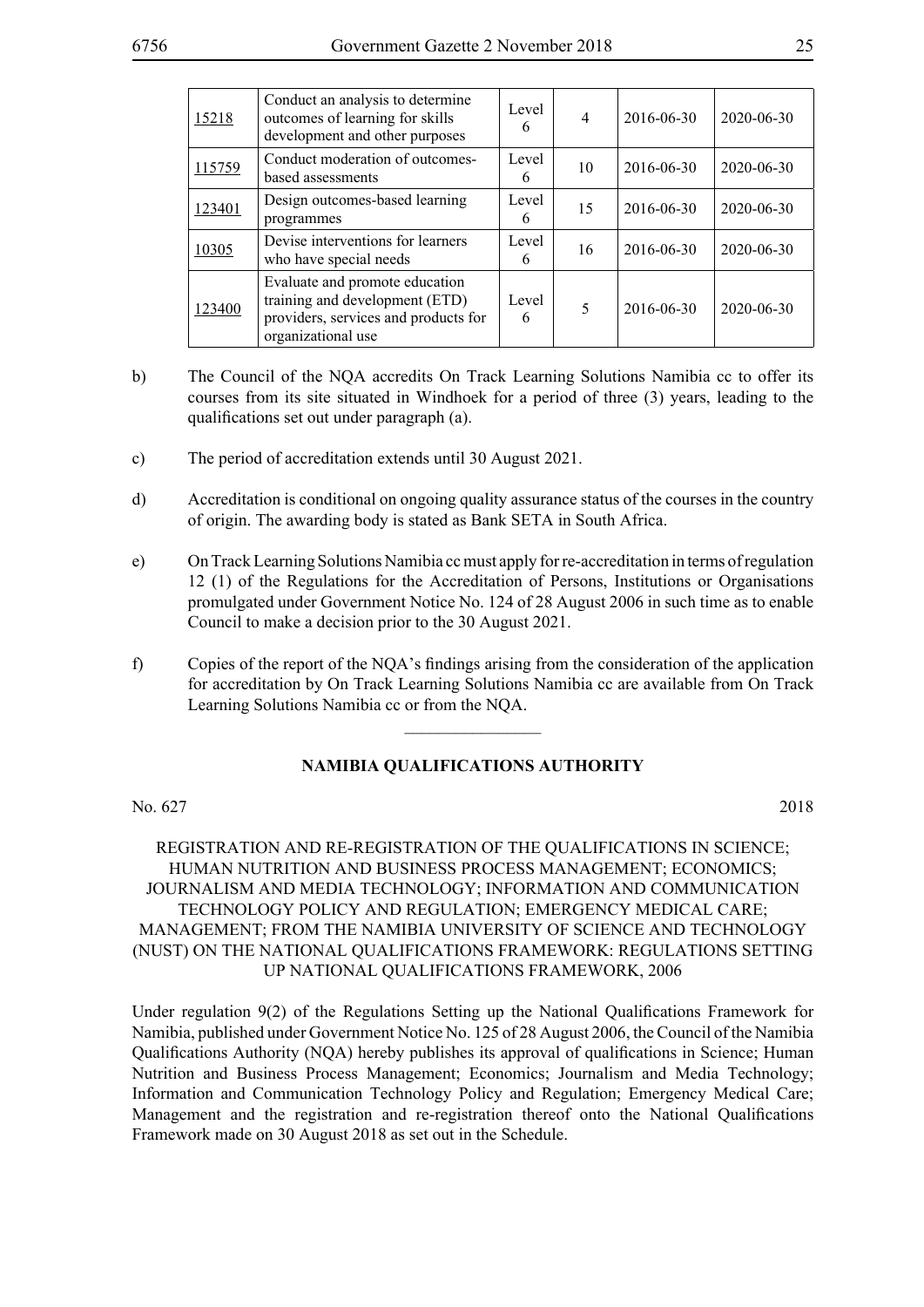## **Dr. G. Likando Chairperson COUNCIL OF THE NAMIBIA QUALIFICATIONS AUTHORITY**

#### **SCHEDULE**

a) The Council of the Namibia Qualifications Authority (NQA) has registered and re-registered the following qualifications submitted by the Namibia University of Science and Technology (NUST) onto the National Qualifications Framework:

| <b>NQF Id</b>     | <b>Oualification Title</b>                                                                              |   |
|-------------------|---------------------------------------------------------------------------------------------------------|---|
| <b>Number</b>     |                                                                                                         |   |
| O <sub>1064</sub> | Bachelor of Science Honours                                                                             | 8 |
| Q1097             | Bachelor of Human Nutrition                                                                             | 8 |
| Q1057             | Certificate in Business Process Management (Level 5)                                                    | 5 |
| Q1058             | Diploma in Business Process Management (Level 6)                                                        | 6 |
| Q0285             | Bachelor of Economics                                                                                   | 7 |
| Q0286             | Bachelor of Economics Honours                                                                           | 8 |
| Q1111             | Master of Journalism and Media Technology                                                               | 9 |
| Q1104             | Postgraduate Certificate in Information and Communication Technology<br>Policy and Regulation (Level 8) | 8 |
| Q1110             | Bachelor of Emergency Medical Care Honours                                                              | 8 |
| Q1056             | Postgraduate Diploma in Management (Level 8)                                                            | 8 |

- b) The Council anticipates that the qualification listed above shall be reviewed during **2023** prior to them being re-registered on or withdrawn from the National Qualifications Framework.
- c) Copies of the qualifications and any supporting quality assurance documents are available from Namibia University of Science and Technology (NUST) or from the NQA.

## **NAMIBIA QUALIFICATIONS AUTHORITY**

 $\overline{\phantom{a}}$  , where  $\overline{\phantom{a}}$ 

No. 628 2018

REGISTRATION OF THE QUALIFICATIONS IN HEALTH AND WELLNESS STUDIES; EVENTS MANAGEMENT; EDUCATION IN SECONDARY EDUCATION, EDUCATION IN SENIOR PRIMARY EDUCATION; EDUCATION PRE AND JUNIOR PRIMARY FROM THE INTERNATIONAL UNIVERSITY OF MANAGEMENT (IUM) ON THE NATIONAL QUALIFICATIONS FRAMEWORK: REGULATIONS SETTING UP NATIONAL QUALIFICATIONS FRAMEWORK, 2006

Under regulation 9(2) of the Regulations Setting up the National Qualifications Framework for Namibia, published under Government Notice No. 125 of 28 August 2006, the Council of the Namibia Qualifications Authority (NQA) hereby publishes its approval of qualifications in; Health and Wellness Studies; Events Management; Education in Secondary Education, Education in Senior Primary Education; Education (Pre and Junior Primary) the registration thereof onto the National Qualifications Framework made on 30 August 2018 as set out in the Schedule.

**Dr. G. Likando Chairperson COUNCIL OF THE NAMIBIA QUALIFICATIONS AUTHORITY**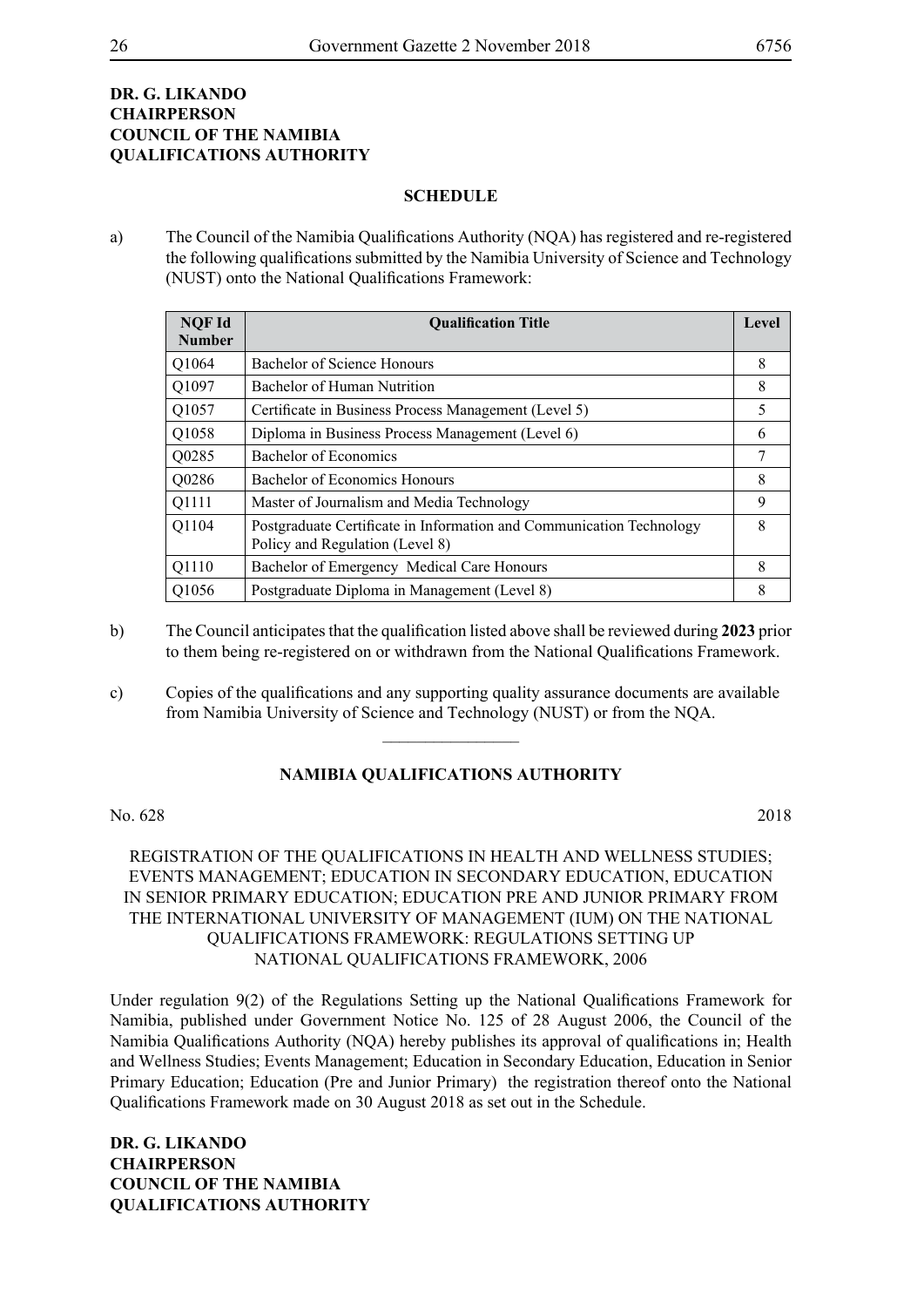#### **SCHEDULE**

a) The Council of the Namibia Qualifications Authority (NQA) has registered the following qualifications submitted by the International University of Management (IUM) onto the National Qualifications Framework:

| <b>NOF Id</b><br><b>Number</b> | <b>Oualification Title</b>                                        |   |
|--------------------------------|-------------------------------------------------------------------|---|
| Q0981                          | Certificate in Health and Wellness Studies (Level 5)              | 5 |
| Q0982                          | Diploma in Health and Wellness Studies (Level 6)                  | 6 |
| Q0983                          | Bachelor of Health and Wellness Studies                           | 7 |
| Q0984                          | Bachelor of Health and Wellness Studies Honours                   | 8 |
| Q1004                          | Postgraduate Diploma in Events Management (Level 8)               | 8 |
| Q0872                          | Bachelor of Education in Secondary Education Honours              | 8 |
| Q0874                          | Bachelor of Education in Senior Primary Education Honours         | 8 |
| Q0873                          | Diploma in Education (Pre and Junior Primary) (Level 7)           | 7 |
| Q0961                          | Bachelor of Education in Pre and Junior Primary Education Honours | 8 |

- b) The Council anticipates that the qualification listed above shall be reviewed during **2023** prior to them being re-registered on or withdrawn from the National Qualifications Framework.
- c) Copies of the qualifications and any supporting quality assurance documents are available from International University of Management (IUM) or from the NQA.

## **NAMIBIA QUALIFICATIONS AUTHORITY**

 $\overline{\phantom{a}}$  , where  $\overline{\phantom{a}}$ 

No. 629 2018

## REGISTRATION OF QUALIFICATION AND UNIT STANDARDS IN BUILDING AND CIVIL CONSTRUCTION MANAGEMENT FROM THE NAMIBIA TRAINING AUTHORITY ON THE NATIONAL QUALIFICATIONS FRAMEWORK: REGULATIONS SETTING UP NATIONAL QUALIFICATIONS FRAMEWORK, 2006

Under regulation 9(2) of the Regulations Setting up the National Qualifications Framework for Namibia, published under Government Notice No. 125 of 28 August 2006, the Council of the Namibia Qualifications Authority (NQA) hereby publishes its approval of qualification and Unit Standards in Building and Civil Construction Management and the registration thereof onto the National Qualifications Framework made on 30 August 2018 as set out in the Schedule.

## **Dr. G. Likando Chairperson COUNCIL OF THE NAMIBIA QUALIFICATIONS AUTHORITY**

#### **SCHEDULE**

a) The Council of the Namibia Qualifications Authority (NQA) has registered the following qualification and unit standards submitted by the Namibia Training Authority onto the National Qualifications Framework: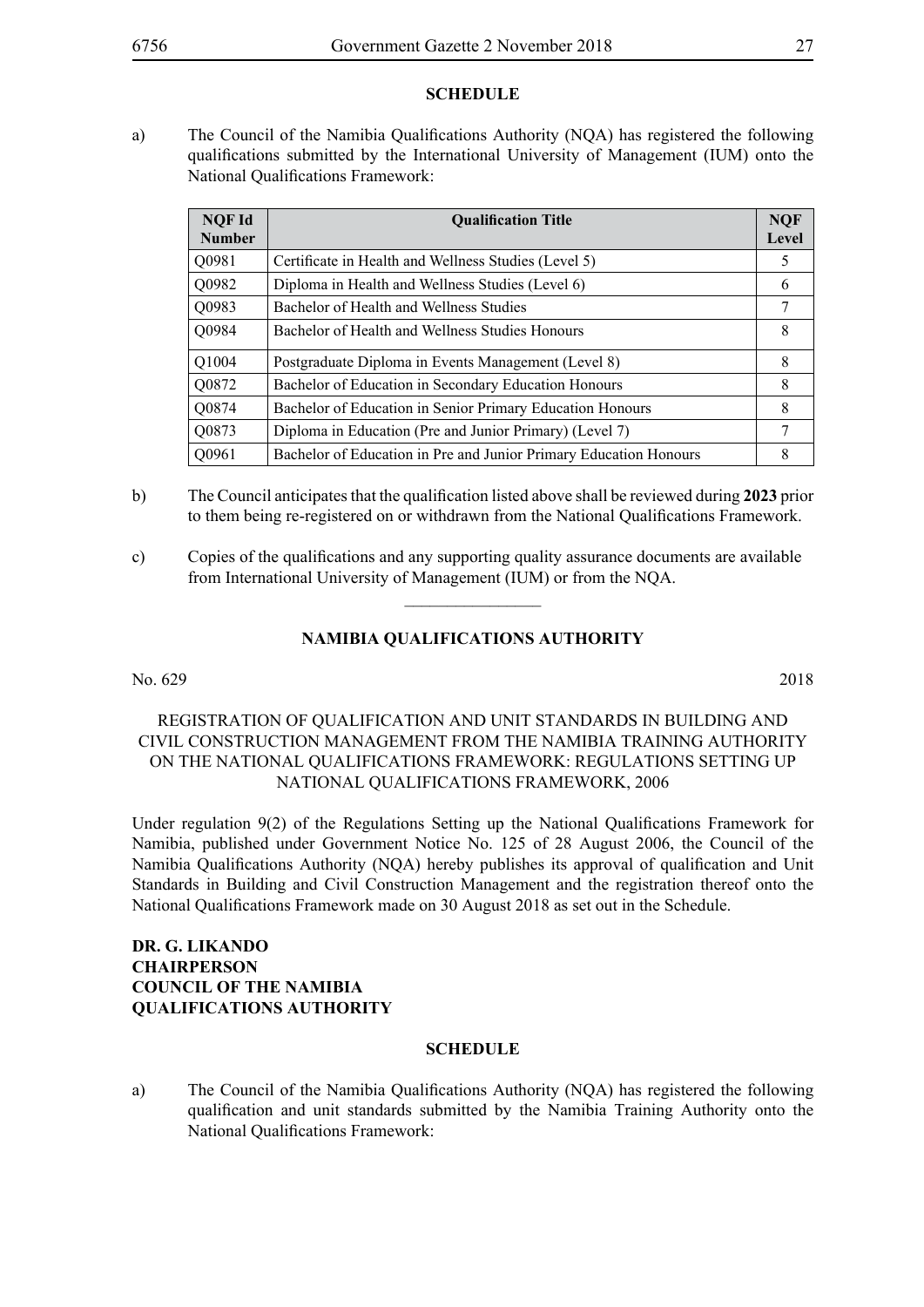| <b>Batch 69 Building and Civil Construction Management</b> |                                                                                                 |                                                                                                                 |                                                                                                         |    |                     |
|------------------------------------------------------------|-------------------------------------------------------------------------------------------------|-----------------------------------------------------------------------------------------------------------------|---------------------------------------------------------------------------------------------------------|----|---------------------|
| ID                                                         |                                                                                                 | Domain                                                                                                          | <b>Title</b><br>Level                                                                                   |    | <b>Credits</b>      |
| 1920                                                       |                                                                                                 | Building and Civil Construction<br>Management                                                                   | Supervise productivity on a con-<br>struction project                                                   | 5  | 12                  |
| 1921                                                       |                                                                                                 | Building and Civil Construction<br>Demonstrate an understanding and<br>apply construction methods<br>Management |                                                                                                         | 5  | 10                  |
| 1922                                                       |                                                                                                 | Building and Civil Construction<br>Management                                                                   | Survey and set out construction work<br>areas                                                           | 5  | 15                  |
| 1923                                                       | <b>Building and Civil Construction</b><br>Tender for construction project<br>Management         |                                                                                                                 | 5                                                                                                       | 12 |                     |
| 1924                                                       |                                                                                                 | Building and Civil Construction<br>Manage construction resources<br>Management                                  |                                                                                                         | 5  | 10                  |
| 1925                                                       | Building and Civil Construction<br>Management                                                   |                                                                                                                 | Establish and maintain relationship<br>with construction role players                                   | 5  | 5                   |
| 1926                                                       | Building and Civil Construction<br>Management                                                   |                                                                                                                 | Demonstrate an understanding of<br>principles relating to the installations<br>of services in buildings | 5  | 7                   |
| 1927                                                       | Building and Civil Construction<br>Management                                                   |                                                                                                                 | Understand and apply Structural<br>Principles                                                           | 5  | 7                   |
| 1928                                                       |                                                                                                 | Building and Civil Construction<br>Management                                                                   | Manage financial aspect of construc-<br>tion projects                                                   | 5  | 8                   |
| 1929                                                       |                                                                                                 | <b>Building and Civil Construction</b><br>Management                                                            | Manage health and safety on a con-<br>struction project                                                 | 5  | 6                   |
| 1930                                                       |                                                                                                 | Building and Civil Construction<br>Management                                                                   | Manage construction project admin-<br>istration                                                         | 5  | 8                   |
| 1931                                                       |                                                                                                 | Building and Civil Construction<br>Management                                                                   | Apply knowledge of contract docu-<br>mentation                                                          | 5  | 10                  |
| 1932                                                       |                                                                                                 | Building and Civil Construction<br>Management                                                                   | Manage human resources on a con-<br>struction project                                                   | 5  | 7                   |
| 1933                                                       | Building and Civil Construction<br>Management                                                   |                                                                                                                 | Prepare for a construction project<br>and develop a work plan                                           | 5  | 15                  |
| 1934                                                       | Building and Civil Construction<br>Management                                                   |                                                                                                                 | Develop and manage quality system<br>and procedures on a construction<br>project                        | 5  | 12                  |
| <b>NQFID</b>                                               |                                                                                                 |                                                                                                                 | <b>Qualification Title</b>                                                                              |    | <b>NQF</b><br>Level |
|                                                            | National Vocational Diploma in Building and Civil Construction<br>Q1098<br>Management (Level 5) |                                                                                                                 |                                                                                                         | 5  |                     |

b) The Council anticipates that the qualification and unit standards listed above shall be reviewed during **2023** prior to them being re-registered on or withdrawn from the National Qualifications Framework.

 $\frac{1}{2}$ 

#### **NAMIBIA QUALIFICATIONS AUTHORITY**

#### No. 630 2018

## REGISTRATION OF THE QUALIFICATION IN AGRICULTURE SCIENCE; FROM THE UNIVERSITY OF NAMIBIA (UNAM) ON THE NATIONAL QUALIFICATIONS FRAMEWORK: REGULATIONS SETTING UP NATIONAL QUALIFICATIONS FRAMEWORK, 2006

Under regulation 9(2) of the Regulations Setting up the National Qualifications Framework for Namibia, published under Government Notice No. 125 of 28 August 2006, the Council of the Namibia